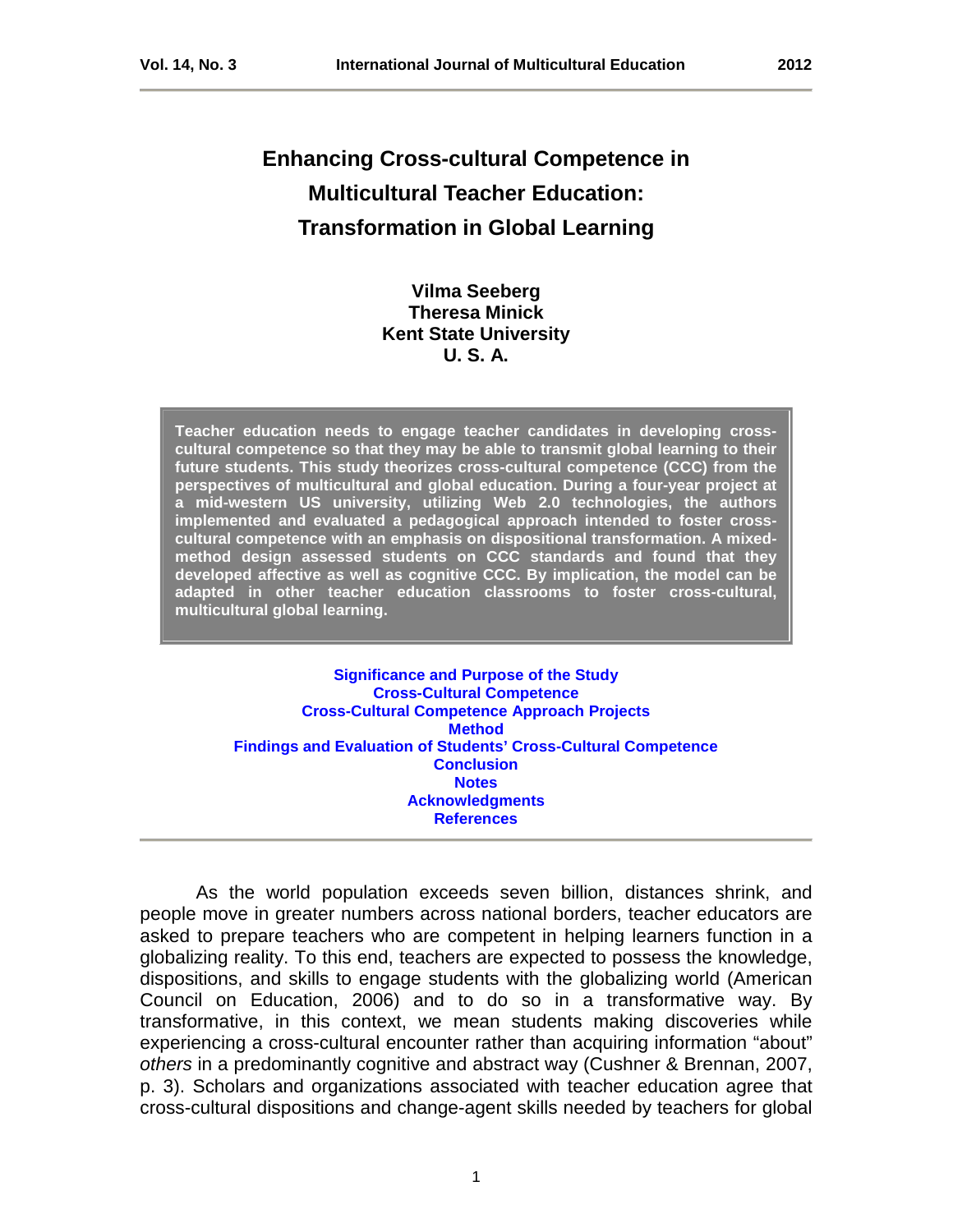learning cannot be gained abstractly: "Global citizenship cannot be achieved by merely learning things in a traditional classroom experience, but rather requires active engagement with the world" (American Council on Education, 2006, p.16; see also Association of American Colleges and Universities, 1999; Mansilla & Jackson, 2011; Sperandio, Grudzinski-Hall, & Stewart-Gambino, 2010). In the authors' experience as instructors of core teacher education courses, however, socio-historical and socio-cultural knowledge of a multicultural globalizing world continues, despite transformative rhetoric, to be conveyed in traditional ways. Global learning is taught as an intellectual exercise, relying on course readings, for example, and has not been approached as a transformative exercise.

Because of our experience, we challenged ourselves to develop a global learning project that would contribute to multicultural and cross-cultural global education in our core teacher education courses. We wanted to engage teacher candidates actively, both affectively and cognitively, in diversity and in interaction with others in global contexts by involving them in direct experiences*,* rather than learning "about" them. We also recognized the difficulty of evaluating the crosscultural competence outcomes of teacher candidates in these kinds of projects. In campus-based teacher education programs like ours, creating situations to engage students in direct cross-cultural competence (CCC) experiences implies many obstacles: little diversity among students in classes, the short semester timeframe, and the inability of students to participate in study-abroad programs, due to work schedules and lack of resources. At Midwestern US University (MWU), where we teach, our students did not appear to be ideal targets for multicultural, cross-cultural global learning projects. They frequently lacked multicultural experiences and the personal motivation or social need to know the other*.* The majority of our students came from encapsulated middle class families who had raised them in racially and otherwise culturally isolated White communities, to which the students often intended to return.

Therefore, we proceeded in our core teacher education courses, over many terms, to develop and integrate experiential learning of CCC with the use of computer-mediated communication (CMC) Web 2.0 tools, including videoconferencing. We developed the approach in 10 sections of core teacher education courses over four years. Throughout this time, we explored how students manifested cultural competence and how it could be assessed<sup>2</sup>. After reviewing the extensive literature across several disciplines, we formulated a set of standards of CCC to assess the teacher candidates' performances. We used CCC standards in developing the instructional approach and the evaluation of learner outcomes, the cross-cultural competence approach (CCCA), which we explore in this study.

# **Significance and Purpose of the Study**

<span id="page-1-0"></span>The significance of CCC for teacher candidates lies in its transgenerational impact. The next generations of youth increasingly have to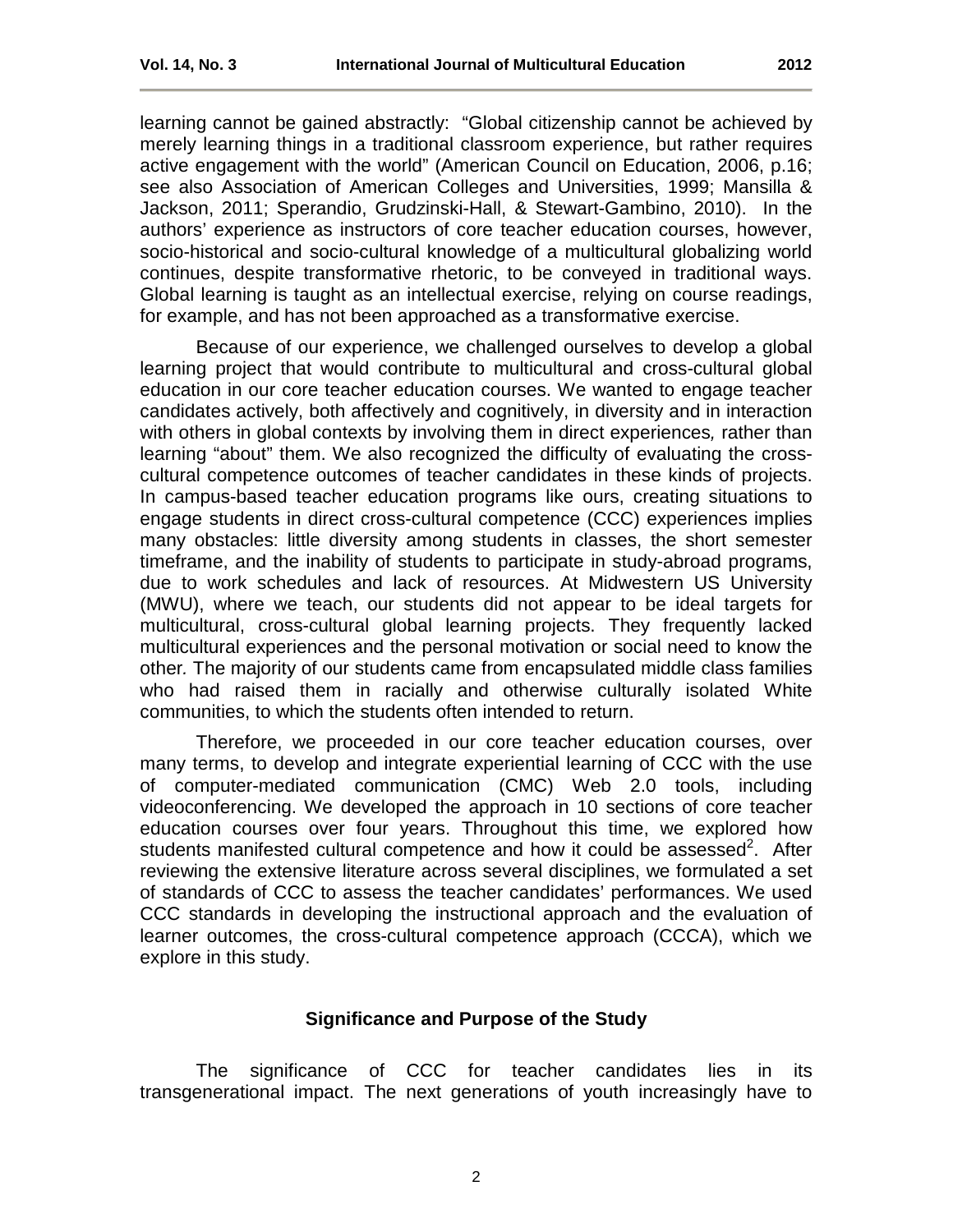master critical 21<sup>st</sup> century skill sets which include global awareness (Stewart, 2007) and competence (Jackson, 2009; Scarboro, 2012; Sperandio et al., 2010). It takes a cross-culturally competent teacher to diversify classroom experiences to include global dimensions and engage students in cross-cultural experiences (Diller & Moule, 2005). These authors postulate that, as teacher candidates progress through a reflective cross-cultural development process, they will experience a transformation of perspective from ethnocentric to ethno-relative (Bennett, 1993) and thus learn to guide their future students through similar processes

The purpose of this study**[1](#page-17-2)** was to explore whether and how the CCCA improves teacher candidates' affective and cognitive CCC in a one-semester course. The project's major guiding questions were:

- 1. In what ways, if any, does the CCCA facilitate teacher candidates' CCC development in one semester?
- 2. In what ways, if any, does it affect their desire to take CCC into their future teaching?
- 3. In what ways, if any, does the thematic content of the different CCCA projects variously impact teacher candidates' CCC development?

There is a need to explore these questions empirically as there is a dearth of such studies. Laughlin and Nganga (2008) provided one of the few empirical studies on the effectiveness of using a cross-cultural approach in an upper division education courses on rural pre-service teacher dispositions, skills, and knowledge. The present study is conducted among exurb and small town participants; these form the majority of teacher candidates across the United States.

# **Cross-cultural Competence: A Review of the Literature**

<span id="page-2-0"></span>In teacher education, awareness of the need for global CCC grew along with scholarship in multiculturalism and intercultural communication in curriculum and instruction. In order to answer our guiding questions and assess teacher candidates' CCC development, we used interdisciplinary literature to develop CCC conceptually so that we could develop an authentic assessment tool (see Newman & Wehlage, 1993). The literature of the interdisciplinary fields of multicultural and intercultural education over the past 30 years developed the foundational concepts of cross-cultural competence.

Multicultural education scholars like Delpit (1988), Banks (1988, 2004), Sleeter (1991), Sleeter and Grant (1987), Nieto (2000), Hollins (1999), Derman-Sparks and Phillips (1997) all argued that to be transformative*,* multi- and crosscultural pedagogy must first affect teacher's dispositions to act proactively (Sleeter, 1991) and that it must be culturally relevant and socially reconstructive. Gay (2000) and Ladson-Billings (1995) wrote highly acclaimed works on culturally responsive instruction focused on specific cultural elements. Scholars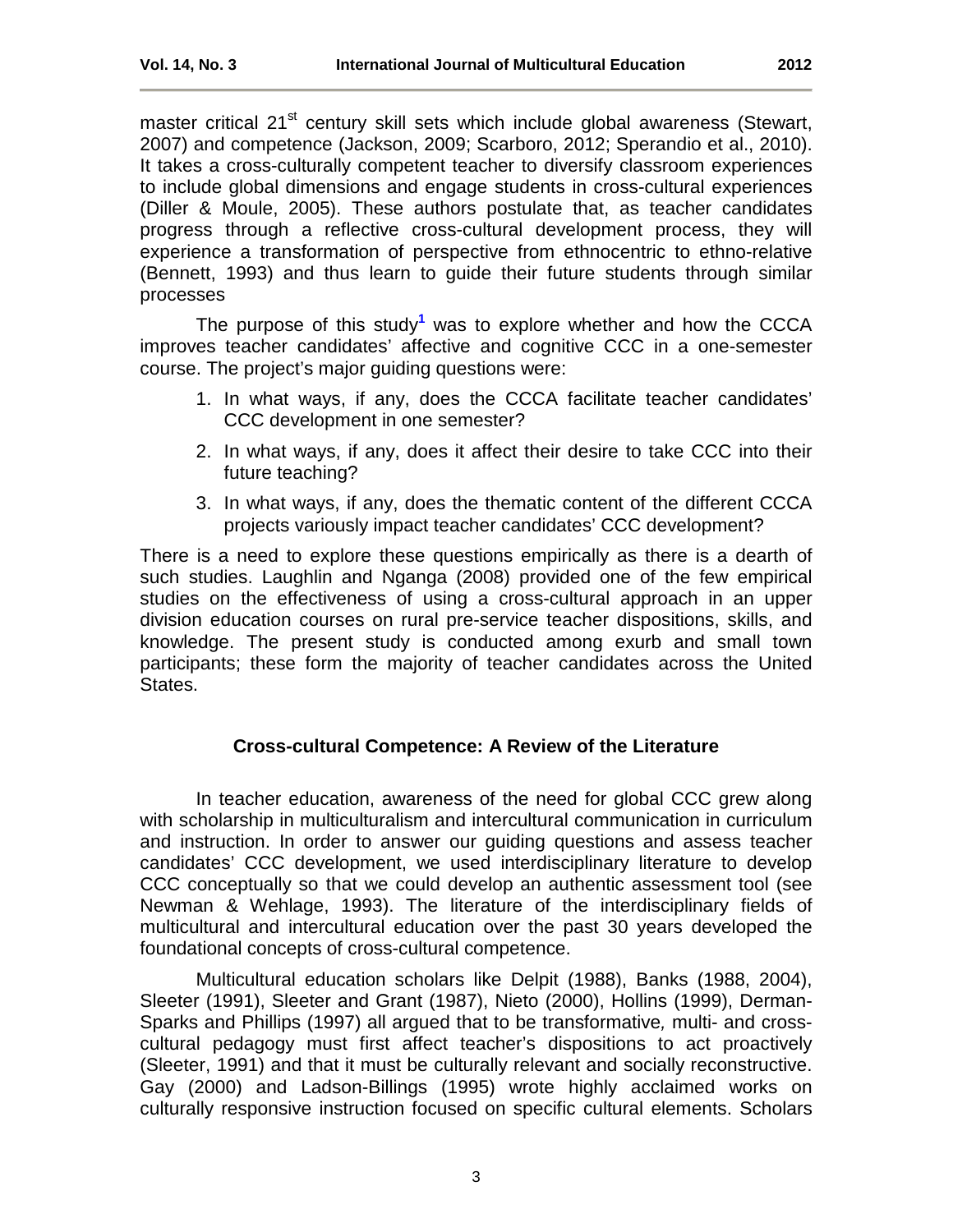in counseling explored racial identity formation, particularly Cross, Strauss, and Fhagen-Smith (1999), Helms (1997), and Phinney (199[2](#page-17-3))<sup>2</sup>. All of these themes have contributed to the conceptual development of CCC.

In the global education fields, some of the early scholars of teaching approaches were Hanvey (1975), who is often considered the father of modern global education, Gudykunst and Kim (1984), Casteel (1976), Brislin, Cushner, Cherrie, and Yong (1986), and Ponterotto and Pederson (1993). Intercultural sensitivity scholars like Bennett and Bennett (2004; see also Bennett, 2009) created an intercultural learning and intercultural development index. Fiske and Taylor (1992) explored the affective-cognitive structures of intercultural development. Merrifield (2001, 2005) and Merrifield, Lo, Sum, and Kasai (2008) have been pioneers in globally oriented program design that combines cognitive (e.g., knowledge of the worlds of others) and affective (e.g., prejudice reduction, development of open-mindedness) elements. Her work draws together common elements of multicultural and global teacher education. Similarly, Villegas and Lucas (2002) suggest that teachers need appropriate dispositions to become culturally responsive educators. Together these works provided the foundational constructs of cross-cultural competence and contributed to the publication of the *Handbook for Advancing Comprehensive Internationalization's* CCC model by American Council on Education' (2006)*.*

The above conceptual literature provided us with the common core of descriptors for our CCC; however, we wanted to triangulate our concepts against a validated instrument in order to establish internal concept validity. Kelley and Meyers' (1987, 1989, 1992, 1995) *Cross-Cultural Adaptability Inventory* (CCAI), was such a validated instrument, widely used in cross-cultural projects. The CCAI measures underlying psychological dimensions of cross-cultural dispositions and effectiveness. The CCAI dimensions will be elucidated below as we triangulate them with our own CCC standards.

# **Cross-Cultural Competence Standards**

As stated above, drawing from the multi-disciplinary literature reviewed, we developed the Four CCC Standards for assessing our teacher candidates from largely mono-cultural backgrounds. The standards used in our project follow.

**CCC standard 1**: Strengthened cultural consciousness and positive cultural identity development (Cross et al.,1999; Helms, 1997; Hollins, 1999). This includes behaviors relating to the self, such as reflecting on one's cultural influences and environments in order to understand own beliefs and values (Kelley & Meyers, 1987).

**CCC standard 2**: Positive intergroup contact and reduction of prejudice (Allport, 1979; Derman-Sparks & Brunson Phillips, 1997; Ponteratto & Pederson, 1993). This includes behaviors relating to the other, such as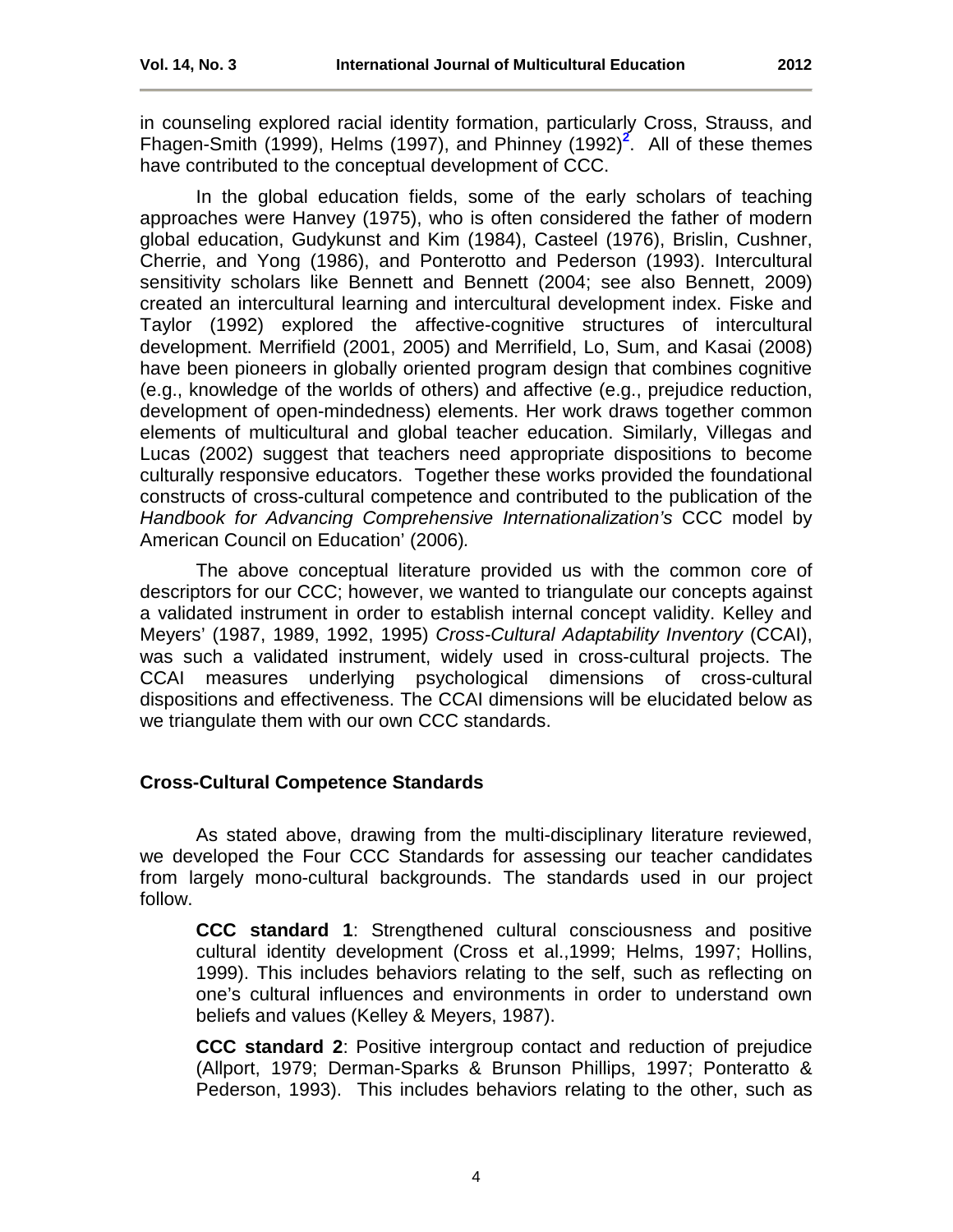**CCC standard 3**: Acceptance, respect for and appreciation of the other who is culturally different from the self (Bennet, 1999; Burbules & Rice, 2000). This includes affective changes in behavior, such as gaining knowledge, insight, and understanding of cultural differences and accepting the world of the other (Bennett & Bennett, 2004; Reimers, 2009), including "acknowledging the recognition or awareness on the part of the individual that he or she has a view of the world that is not universally shared" (Hanvey, 1976, p. 3).

**CCC standard 4**: A perspective that is anti-racist, anti-sexist, antiimperialist and pro-social justice action (Derman-Sparks & Brunson Phillips, 1997; Gay, 2001; Sleeter, 1991). This includes behaviors that signify a commitment to furthering intercultural contact and multicultural communities, gaining skills to negotiate cultural conflicts. Using their *Global Perspectives Inventory*, Braskamp, Braskamp, and Merrill (2010) found that most people who see themselves as global citizens want to work for the rights of others. This standard directly addresses the changeagent skills that affirm voice and active democratic practices.

These competence standards are not gained in a linear fashion, although they do build on each other recursively. They do not indicate stages or levels per se, but rather a growth pattern that may be interdependent (Bennett & Bennett, 2004).

| Comparison of CCC<br>Model                                                         | Cross-Cultural Adaptability Inventory (CCAI)<br><b>Dimensions</b> |                                |                             |                             |
|------------------------------------------------------------------------------------|-------------------------------------------------------------------|--------------------------------|-----------------------------|-----------------------------|
| <b>Four Standards of CCC</b>                                                       | (1)<br>Flexibility,<br>Openness                                   | (2)<br>Emotional<br>Resilience | (3)<br>Perceptual<br>Acuity | (4)<br>Personal<br>Autonomy |
| 1) Strengthened Cultural<br>Consciousness and<br><b>Positive Cultural Identity</b> |                                                                   |                                |                             |                             |
| 2) Positive Intergroup Contact,<br><b>Reduced Prejudice</b>                        |                                                                   |                                |                             |                             |
| 3) Acceptance, Respect for<br>and Appreciation of Cultural<br><b>Diversity</b>     |                                                                   |                                |                             |                             |
| 4) Perspective That Is Pro-<br><b>Social Justice Action</b>                        |                                                                   |                                |                             |                             |

Table 1. Comparison of Cross-cultural Competence Standards and the CCAI **Instrument**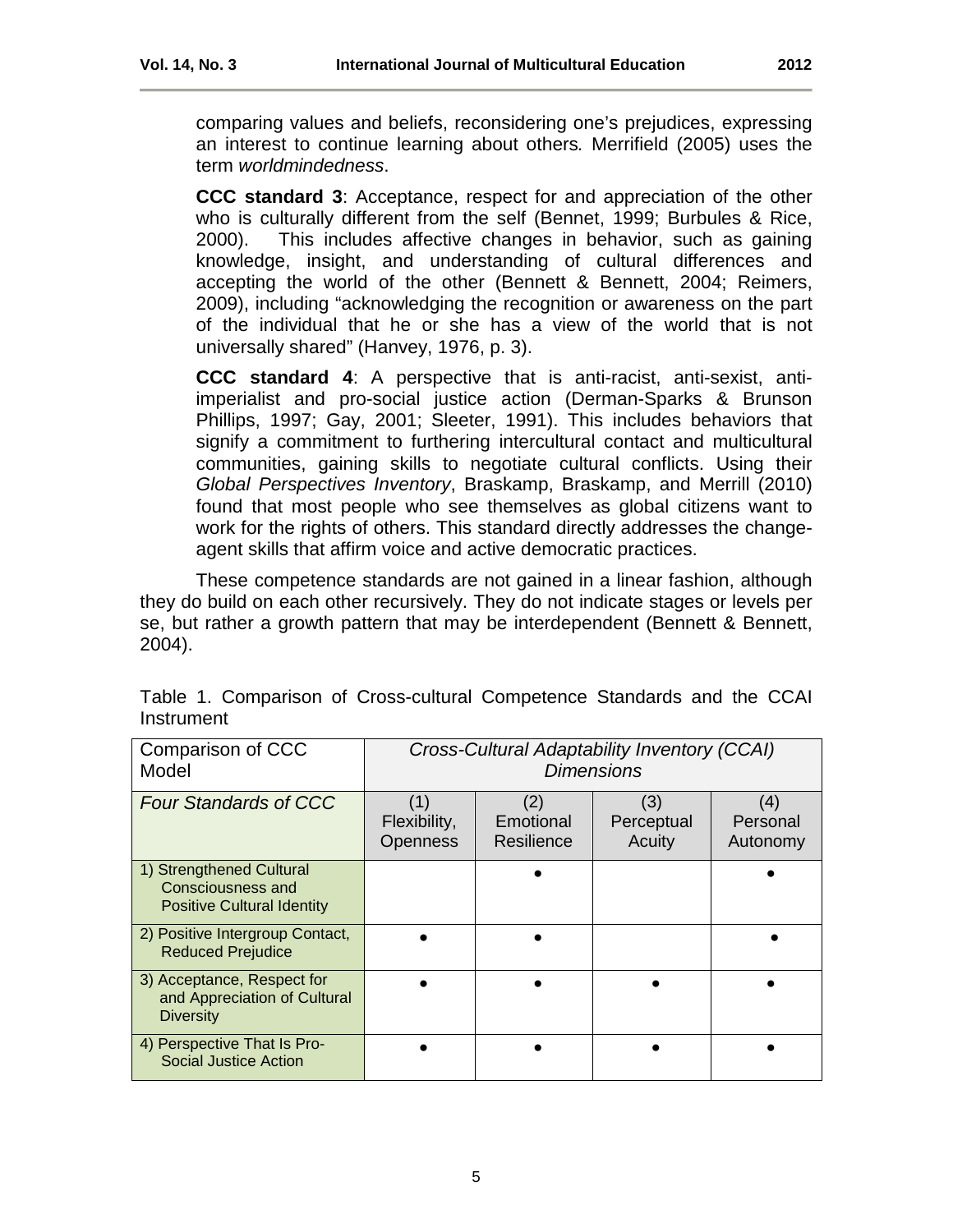To establish construct validity of the CCC standards, as mentioned above, we evaluated them using the CCAI underlying dimensions of adaptability (see Table 1). CCC Standard 1, Cultural Self-Awareness and Positive Cultural Identity, corresponds with CCAI dimensions (2) emotional resilience and (4) personal autonomy. CCC Standard 2, Reduced Prejudice, corresponds with CCAI dimensions (1) flexibility, openness, (2) emotional resilience, and (4) personal autonomy. CCC Standard 3, Acceptance, Respect for and Appreciation of Cultural Diversity, corresponds with CCAI dimensions (1) flexibility, openness, (2) emotional resilience, and (3) perceptual acuity. CCC Standard 4, Perspective that is Pro-Social Justice, corresponds to CCAI dimension (4) personal autonomy. For us, confidence in the construct validity of the CCC standards was established through the strong correspondence we discerned with the CCAI.

# **Cross-cultural Competence Approach**

Our purpose with the CCCA was to challenge teacher candidates' abilities to interact and cross social boundaries. In order to provide this challenge, we set up experiential learning opportunities via CMC tools that provided direct contact with other*s* (Burbules, 2000). It was our goal that contact with others would require students to develop critical thinking skills, which are an essential element of transformative learning (Jonassen, 2000). As Fulton and Riel (1999) and Harris (2000) suggest, the attempt was to build communities of practice across geographic and cultural distance by various CMC formats. These communitybuilding opportunities would culminate in videoconferences (Scardamalia, Bereiter, & Lamon, 1994). Inspiration came from projects such as the *Global Schoolhouse*, the University of Missouri-Columbia College of Education's *Global Initiative*, and projects by the *Friendship through Education Consortium* (described in more detail in Jonassen, Hjowland, Moore, & Marra, 2003, pp. 98- 100). What all these projects have in common with ours is their purpose to provide experiential learning opportunities with cross-cultural partners.

# <span id="page-5-0"></span>**Cross-cultural Competence Approach Projects**

Over the four years of this study, the CCCA was applied to several different kinds of cross-cultural experiential learning projects. The projects were generally organized according to the following format: using a cross-cultural inquiry-based topic mutually determined with the cross-cultural partner, both sets of students would do substantial preparatory research, share information and ideas online, and hold a discussion in a real-time video conference**[3](#page-17-4)** . Throughout the process, we, as author-instructors, conducted oral debriefings in the classroom and collected written final reflections. The student-led inquiry approach allowed for many organic turns and twists in each project as will be described in the projects below.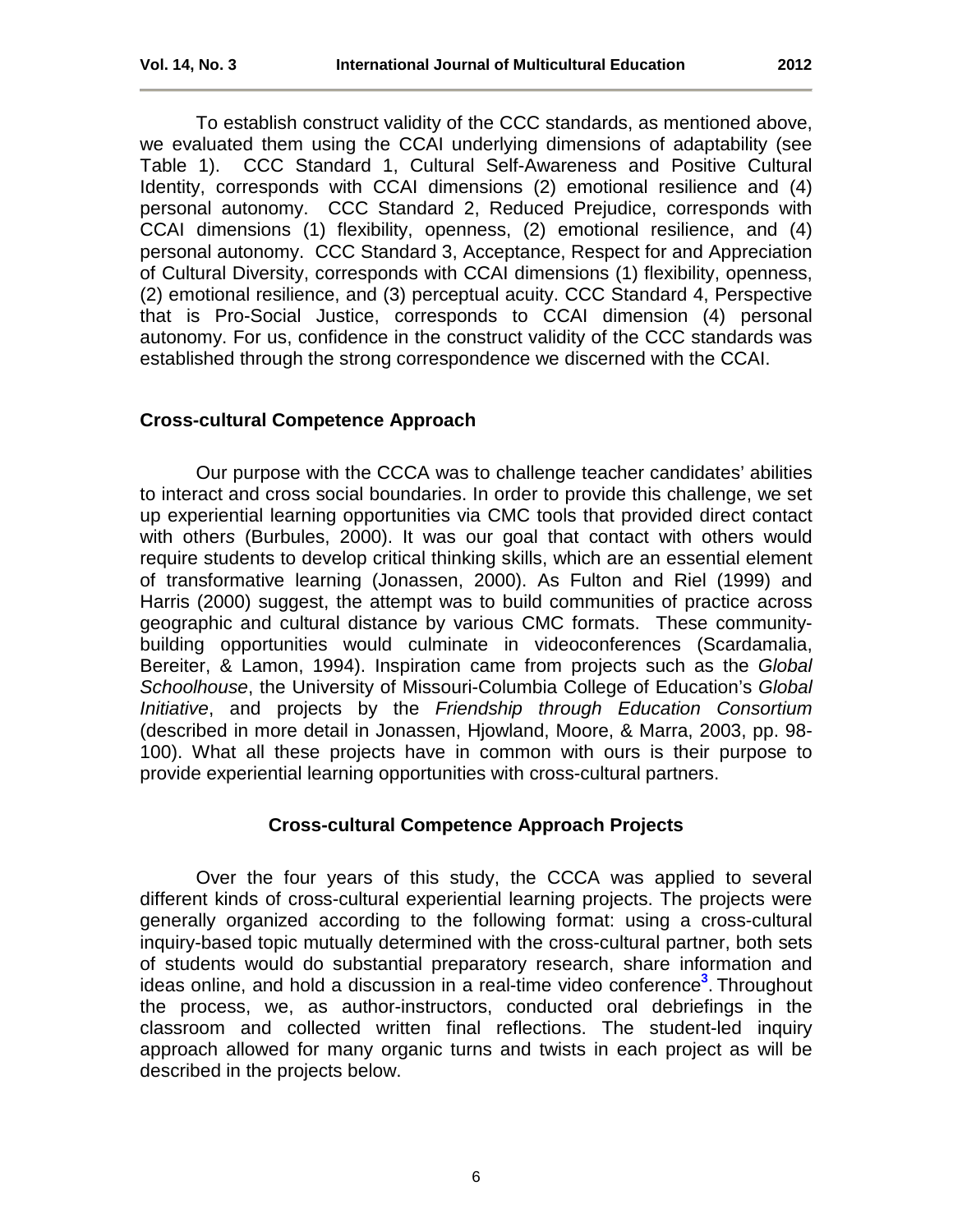In this article, in order to find an answer to guiding question 3: "In what ways, if any, does the thematic content of the different CCCA projects variously impact teacher candidates' CCC development," we review findings in terms of three projects: 1) Bias in History Textbooks: The Alamo, 2) Comparing Service Learning/Volunteerism: Citizenship Education, and 3) Native American Schooling at the Comanche Nation College.

# **Bias in History Textbooks: The Alamo**

The *Bias in History Textbook* project content focused on a famous historical conflict between Mexico and the United States, the Battle of the Alamo, which would bring together students of very different perspectives. As earlier described, our MWU students were predominantly White suburban and exurban. They were partnered with culturally- and linguistically-different students who attended a private international high school in Mexico City. Both sets of students researched how school textbooks presented the same historical event and reflected on how it had shaped their own view of the event and their current attitudes toward the other nation. After several weeks of computer-assisted research and online communication that established the deliberation topics, a lively videoconference was conducted. After this, MWU students conducted an oral debriefing and wrote reflections submitted within the week.

# **Service Learning/Volunteerism: Citizenship Education**

The *Citizenship Education Project* took place a year after the Battle of the Alamo project. Its content focused on community service as part of the high school experience of two sets of students: MWU students and a different class of the Mexican private high school. These students compared their experiences and their perspectives by videoconferencing. MWU students followed up as they had before in the Alamo project.

# **Native American Schooling: Comanche Nation College**

The Comanche Nation College Project required MWU students to cross, based on their reflective comments, what we perceived to be one of the greatest cultural gaps in the Americas The project was designed to be knowledge-heavy, with MWU students, as novice learners, investigating the current status and history of Native American education. The president, academic provost and students of the Comanche Nation College, through videoconferencing, presented on education at Comanche Nation College and in their communities, as well as on Comanche cultures and traditions. This was followed by a cross-cultural dialogue for which MWU students had prepared interview questions. MWU students spent considerable time debriefing the conversations and reflecting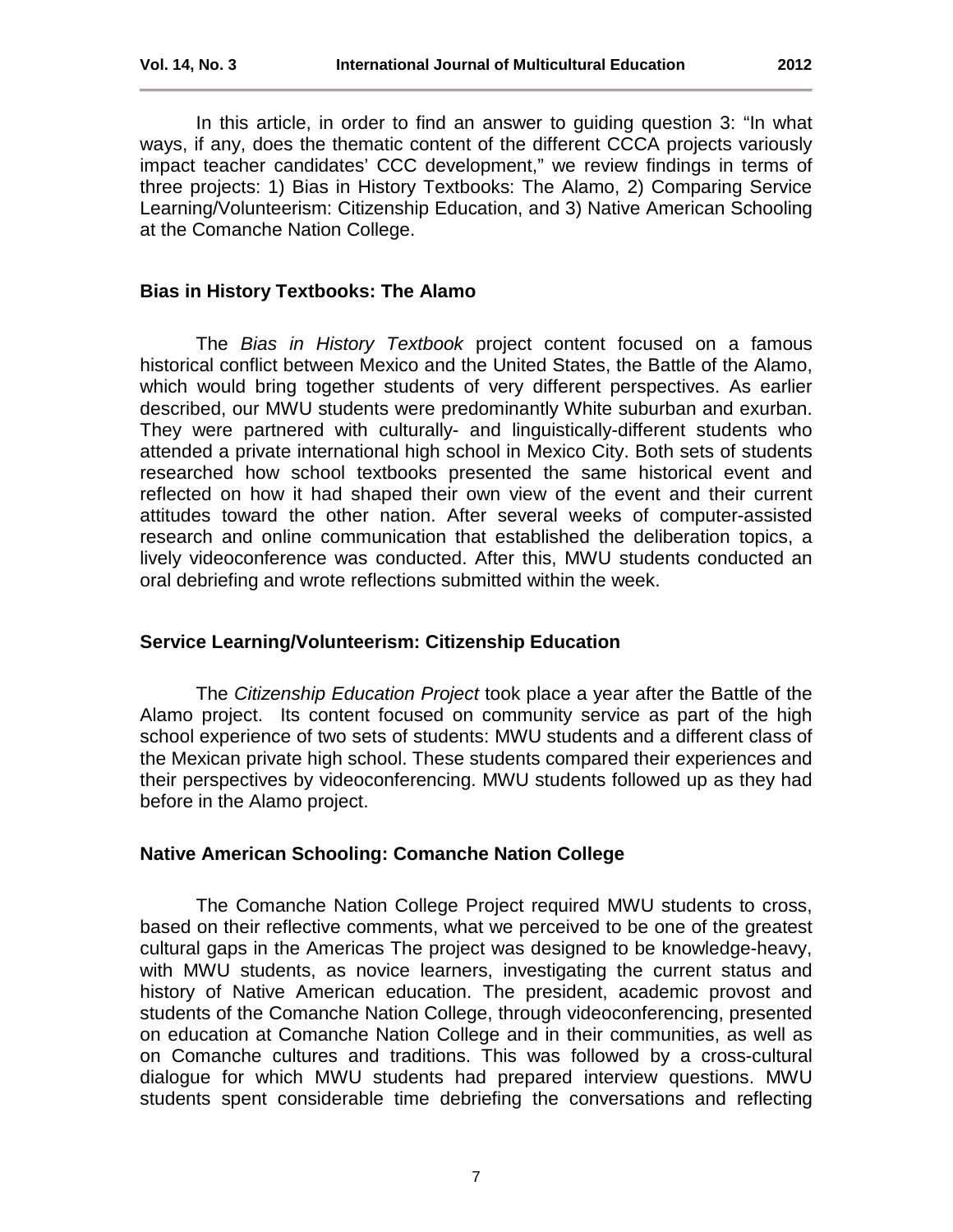critically on their own prior lack of knowledge and preconceived notions about Native Americans. They followed up, as they had in the previous two projects, with written reflections.

#### **Method**

<span id="page-7-0"></span>To assess how students were meeting the four CCC standards during the [i](#page-21-0)mplementation of the CCCA in the teacher education courses<sup>i</sup>, we observed the students as they discussed the projects and in their other collaborations with their cross-cultural partners. We also read, took field notes, and discussed the CMC records, such as emails, discussion boards, video-conferences, and the oral debriefings. The written reflections were analyzed within a few weeks after the end of each CCCA project, during the same semester.

As mentioned above, a set of CCC standards was generated in a reiterative analysis using the literature, fieldwork notes, and students' work. A draft was developed during fieldwork and continued to be refined through final coding in the concluding analysis phase of the study.

In the analysis phase, Barone and Eisner's (2006) notion of the thematic guided the act of finding and locating the general in the particular. The data were examined for emerging themes until they reached redundancy and saturation. Emerged themes were organized into categories and subcategories until a point of clarity and agreement between the two authors was reached. After this posthoc process, the emerged themes were checked against the drafted CCC standards. We found they were consistently in alignment, as will be shown in the findings of the study.

# **Participants**

The participants in this study were teacher candidates at MWU. They were enrolled in social foundations and methods courses. Over a period of four years, CCAI and supporting qualitative data were collected for a data set obtained from 11 classes. For this article, we report on data collected from three classes in social foundations of education, including 75 students that used the three experiential learning projects. Disaggregated data analysis for the classes showed no significant differences in the findings on either the quantitative or qualitative data sets, which confirmed that the sample selection from the larger data set is not a limitation of the study.

Participants in our research reflect the typical enrollment in teacher education courses in the United States in the first decade of the  $21<sup>st</sup>$  century. With average enrollment of 23-25 students, there were mostly White females, three to six White males, and one or two Black females per section per term. Pre-semester oral surveys of students showed that few students in all the classes (the larger data set) and none of the participants had any previous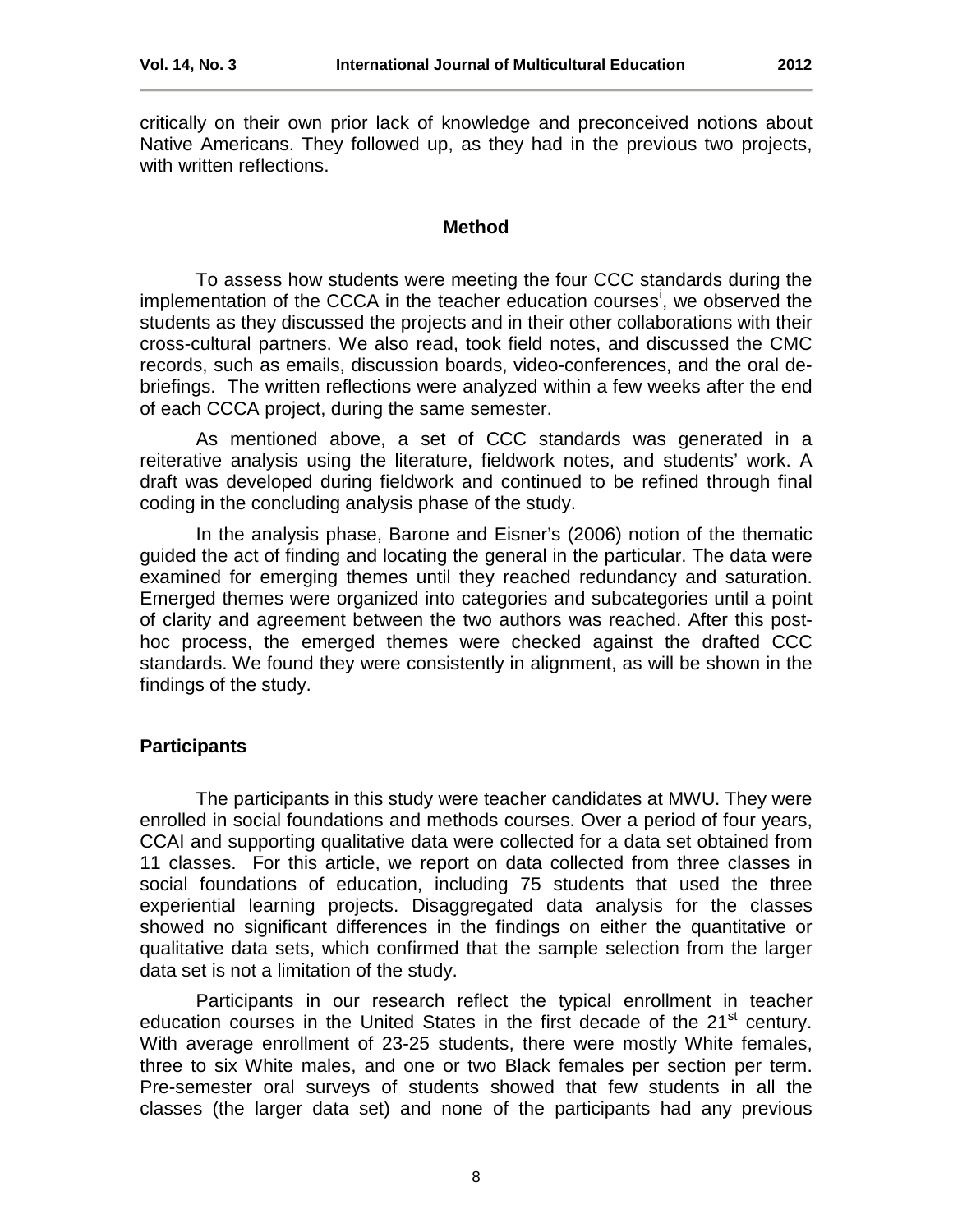experience in diverse communities; all but the few students of color had grown up in predominantly White middle-class neighborhoods and had not met with much cultural diversity in their college classrooms. Most White students had known one or two persons of color in their high school, and some students had traveled internationally, usually briefly to tourist destinations. The students in the partner schools were not participants in this study.

# <span id="page-8-0"></span>**Findings and Evaluation of Students' Cross-cultural Competence**

In this section the findings on student responses to the CCCA are presented, focusing on the results from the qualitative instrument CCAI and student voice.

#### **Findings on the Quantitative Instrument CCAI**

The use of the CCAI was originally designed to establish a psychological basis for the CCC standards. In addition, it became clear from field notes and inclass observation that administering the CCAI at the beginning of the actual projects helped students express their learning from the cross-cultural experiences more concretely. They frequently used language reminiscent of the CCAI dimensions; for example, they described their responses as being open to others or as having learned desirable behaviors (such as those named in the CCAI).

Students' scores on the CCAI provided some interesting results. Students scored surprisingly high on the dimension of flexibility/openness, with an average score in the 9th stanine. However, on the other dimensions, concern and emotional resilience ( $2^{nd}$  stanine), perceptual acuity ( $4^{th}$  stanine), and personal autonomy  $(5<sup>th</sup>$  stanine), the average score was much lower. On these three dimensions the scores may indicate a lack of preparation for cross-cultural experiences; nevertheless, the high score on the dimension of flexibility calls for an explanation. Flexibility and openness are characteristics that are expected in this post-Civil Rights era and are often praised in MWU's diversity-conscious teacher education program. It would be reasonable for teacher candidates to want to see themselves as open.

For this reason, we understand that this does not mean that the participant teacher candidates were, in fact, open and flexible regarding cross-cultural experiences. Bennett and Bennett's (2004) *Developmental Model of Intercultural Sensitivity* and Helms' (1997) and Cross et al.'s (1999) racial identity development research found that, prior to contact, cross-cultural awareness is minimal; hence, students have little context for evaluating their flexibility regarding cross-cultural matters. Our students' high self-assessment likely reflects the common problem in socially sensitive self-report data, a phenomenon that has also been encountered in other undergraduate globalization programs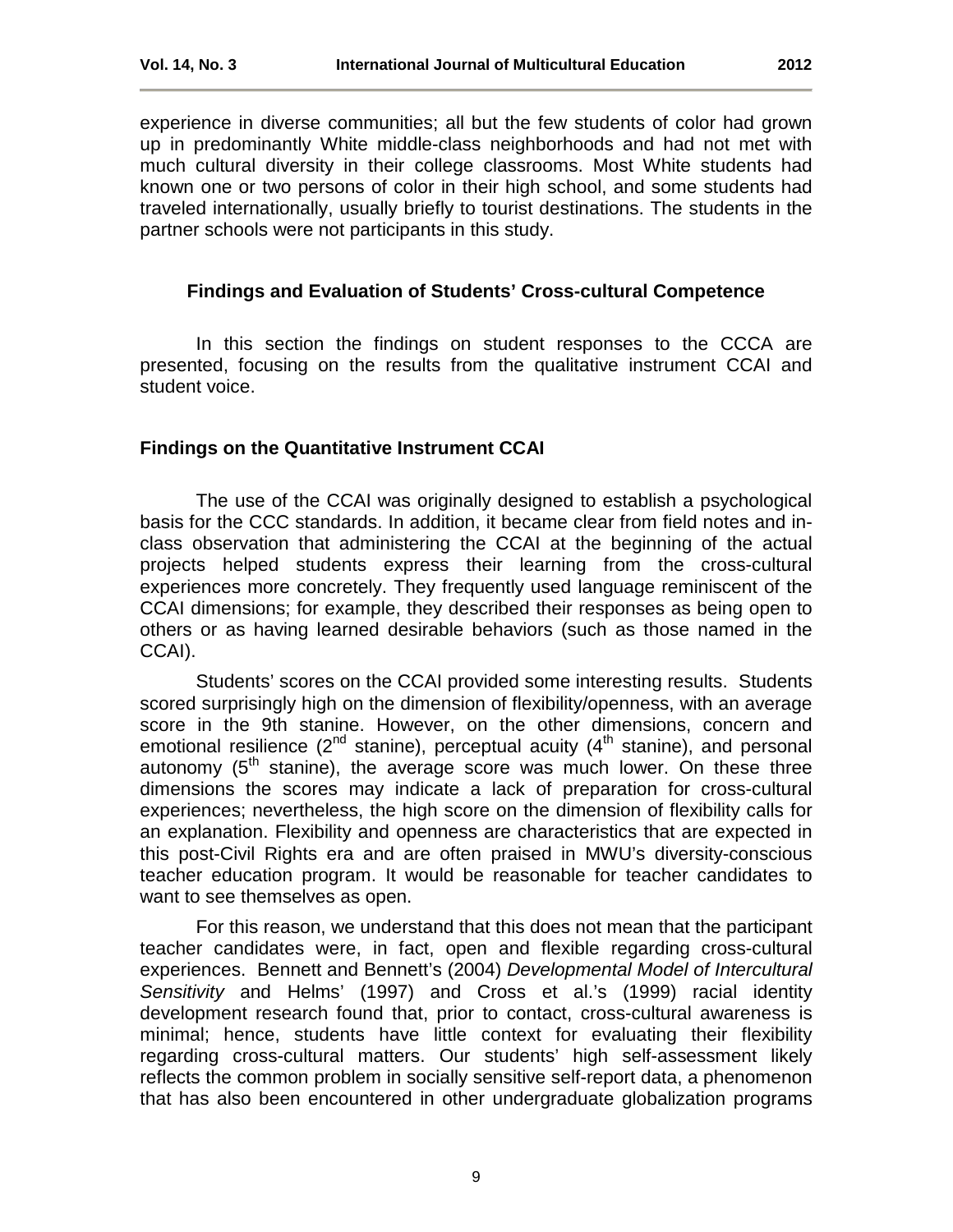(Sperandio et al., 2010). As a result, we wanted instead to use an authentic assessment method to directly assess the students' behavior in the process of practicing cross-cultural competence. Hence we developed the above described CCC standards.

# **Findings on Student Voice**

The qualitative findings were derived from students' recorded CMC data and written reflections, as well as our own field notes.

**Findings on the technology-enhanced aspects of the three projects.**  Web 2.0 technologies, videoconferencing, and other CMC tools provided the opportunity for sustained engagement and extended dialogue. In the Alamo project the students experienced extended sharing in virtual spaces with students in another country and culture. During debriefings and in reflections, deep questions arose spontaneously: How should history be recorded? How should it be taught? Can/do young people accept contrasting simultaneous positions on an historical event, i.e., both Mexico's and the United States'? We found this to illustrate students practicing CCC Standard 2, Positive Intergroup Contact, and movement toward meeting CCC Standard 3, Building Respect for Cultural Diversity.

In the online collaborations of the Citizenship project, the students in their respective country groups clarified their definitions of community service, service learning, and volunteerism, partially meeting CCC Standard 1, Seeking Knowledge to Strengthen Cultural Consciousness. After a few exchanges, enough trust had developed for the Mexican students to interject a question, "What is your opinion about Hispanic and Latin American people? -- How do you think we live?" MWU teacher candidates responded by asking the same question back. Both sides acknowledged that negative stereotypes abounded. Mexican students volunteered caricatures of Mexicans they believed were held by Americans. MWU students, however, were not equally explicit. The use of the term "American" came under heavy discussion by the Mexican students who challenged MWU students for reserving it to represent US nationals rather than all residents of the Americas. MWU teacher candidates wrote that they felt the Mexican students had a stronger cultural consciousness and positive cultural identity than they had themselves. We found this to be evidence of their meeting CCC Standard 1, Strengthening Cultural Consciousness and Identity, and CCC Standard 2, Positive Intergroup Contact, and partially meeting CCC Standard 3, Building Respect for Cultural Diversity.

These findings show that the direct communication between partners provided moments of reflection in which MWU students were challenged to clarify their definitions of concepts integrating personal doubts and perspectives, while continuing to develop trust with communication partners. According to our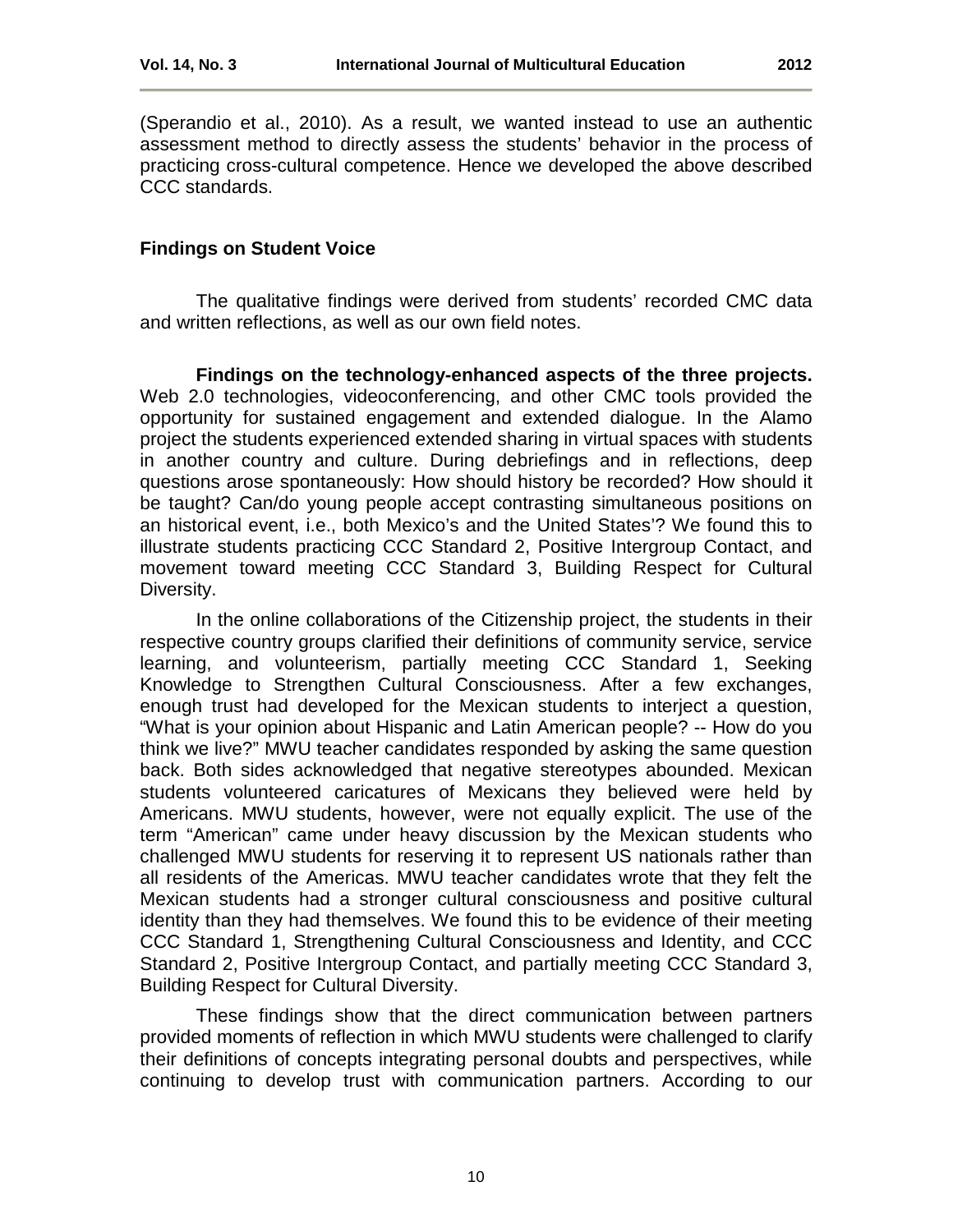observations, we used this to mean that CCC Standards 1 and 2 were met by teacher candidates and Standards 3 and 4 were partially met.

**Student reflections on the three projects.** Students' written reflections on the direct and sustained interactions with others gave us the most concrete and independent data to analyze their work in developing CCC.

*The Alamo Project.* The students' written reflections on the Alamo history textbook project evidenced themes that closely corresponded with CCC Standard 2 and CCC Standard 3 and supported CCC Standard 1 and CCC Standard 4.

CCC standard 2, Positive Inter-Group Communication and Reduced Prejudice, was met when MWU teacher candidates commented that Mexican students were better educated than they expected and perhaps better educated than they themselves were. The following quotes exemplify our students' discovery:

"Our history books are written very biased in our favor while theirs are not. My attitude about the Alamo has become less biased in that I got to see another point of view from them. They showed that there really are two sides."

"Through this project I have learned that there is a huge difference between how we were taught and how Mexican students are taught about the Alamo."

CCC Standard 3, Acceptance, Respect for and Appreciation of Cultural Diversity, was met when MWU students wrote that Mexican students exhibited greater acceptance of the "American" point of view as represented in the texbooks than they themselves did:

"I learned that in Mexico they are taught to accept other countries' ideas and perspectives as correct to those people."

"I have learned from the students in Mexico that you do not have to be culturally biased when it comes to history. We can each hold our own views and opinions, but also be very open."

CCC Standard 1, Cultural Self-Awareness and Positive Cultural Identity, was met when MWU teacher candidates recognized a nationalistic bias. As students wrote:

"I was not aware how different our schools discuss the Alamo, e.g., in U.S. textbooks Santa Anna is a villain; in Mexican textbooks there is no villain or hero."

"Schools try to reinforce the power of America and how it has never done anything wrong…My attitude has changed."

CCC Standard 4, A Perspective that is Pro-Social Justice, was met as students concluded in their own voices: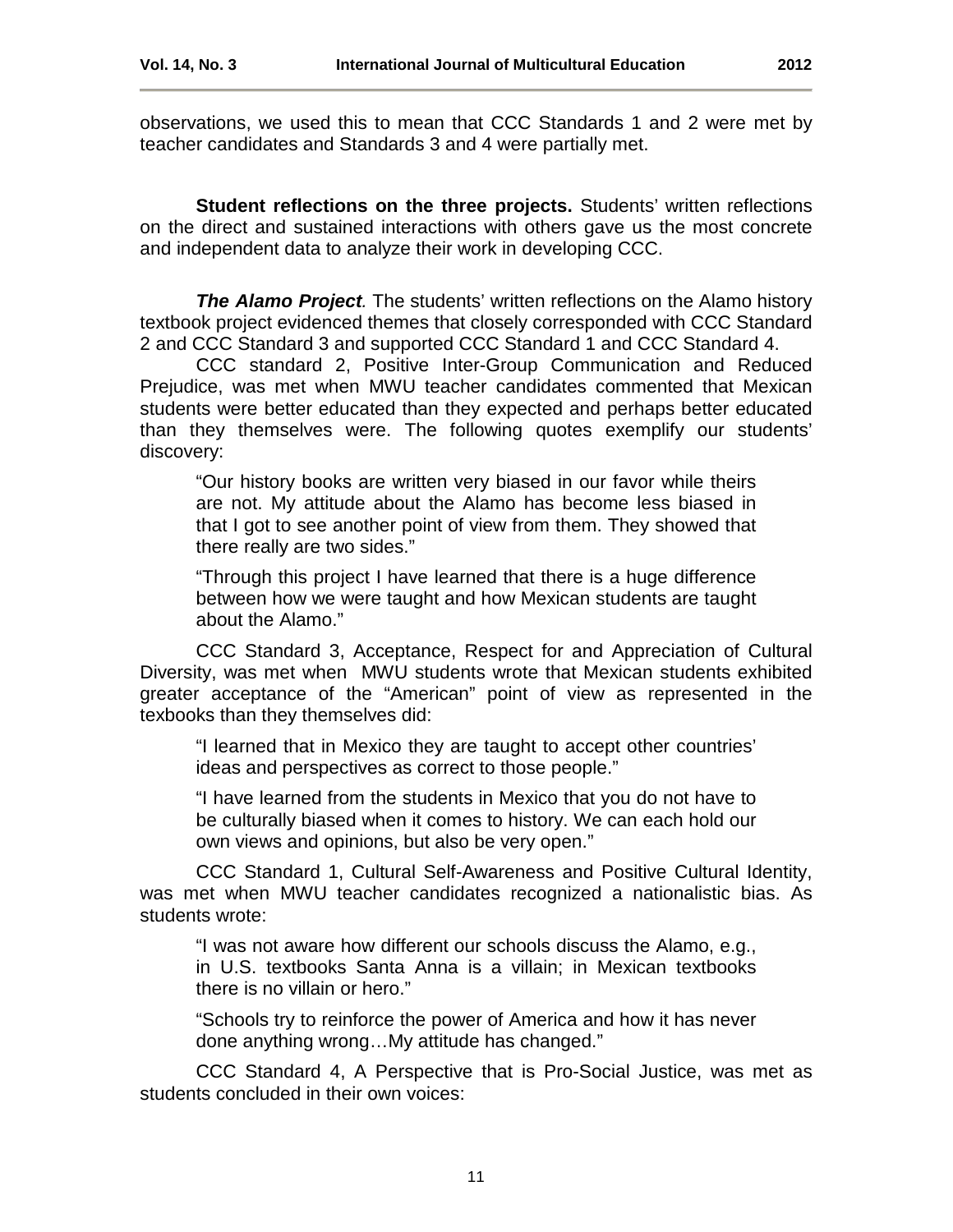"I found that I preferred the Mexican way of teaching. The students gain more respect and understanding for the other culture."

"I think we need to take a closer look at our history books and represent both sides of the things that happened."

"I feel that with any type of history, our schools should teach it from all perspectives, not by bias to our own."

The MWU teacher candidates showed surprisingly critical self-reflection. They became aware of having accepted their American education without reflection. They also came to find validity in other and contradictory perspectives. Students resolved the psychological dissonance by suggesting ways that they as teachers could help future generations escape their cultural encapsulation. Students were developing, not only cognitively, but, more importantly, affectively. They illustrated improvement in their CCC by meeting the 4 Standards.

*Community Service Project.* At the outset of the project, MWU teacher candidates were asked in an unstructured pre-survey to articulate any stereotypes and preconceptions about Mexican students and their environment. Students exhibited a high level of misconceptions and stereotypes. Some of these were ideas such as writing that schools that Mexicans attend are "run down," and Mexicans "speak poor English," "live in poverty," "are lazy," "do field work," 'are not as educated," and "eat beans and rice." Some students denied holding stereotypes, "I personally didn't have any stereotypes about the students in Mexico," claiming, instead, that others might hold them.

Post-conference reflections by MWU teacher candidates revealed that they were reconceptualizing Mexican students and their lives and showed new understanding of the other.

CCC Standard 1 was met when American students showed strengthening of cultural awareness in that they recognized their own previous lack of awareness. MWU teacher candidates were impressed that Mexican students knew their own culture well and also quite a lot about US culture. To the contrary they understood that they couldn't articulate much about their own US culture and didn't know much about Mexican culture.

CCC Standard 2 was met when MWU teacher candidates showed surprise that the Mexican students not only spoke English, but spoke it well. As one student said, "I feel stupid when considering their ability to speak two languages because I have never been able to pick up another language with that amount of skill." They were also surprised that the school facility was excellent and technically well equipped.

Meeting CCC Standard 3, MWU teacher candidates commented that the Mexican students were truly connected to the communities they served, and they admired Mexican students' pride in community, which they wished applied more to themselves and their own classmates.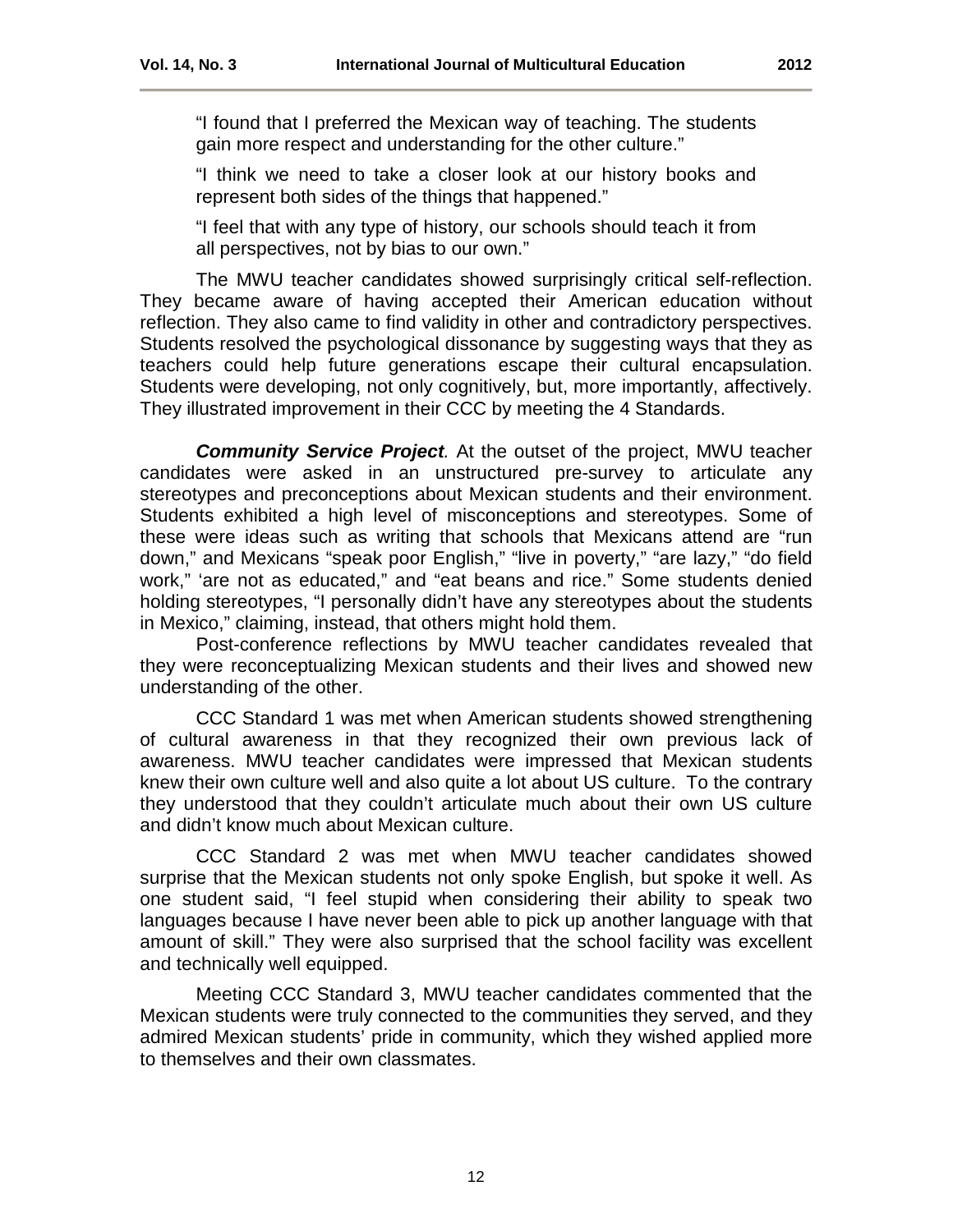Also meeting CCC Standard 3, MWU teacher candidates were actively involved in rationally comparing systems and values of community service. We see this in the following quote, "It is rare that you can talk first-hand to students about issues they face in other countries. I liked a lot of the ideas that the [Mexican] students had for community services."

Meeting CCC Standard 4, A Perspective that is Pro-Social Justice Action, regarding their own culture, teacher candidates developed a more critical consciousness of social justice issues. MWU teacher candidates recognized some shortcomings in US school communities:

They were great intelligent kids, and I think that they are doing great things to improve their community; I just wish that more schools around here [U.S.] would get into participating in community service programs. I feel that would solve a lot of problems that we are having with students in our schools.

MWU teacher candidates attempted to construct transgenerational solutions from the Mexican experience by extrapolating this to their work as future teachers. They suggested developing similar community service programs for US schools and recommended broader application of cross-cultural communication. As one student wrote, "I think we could have a videoconference between two art classes. Students could share their art work with students from different countries."

*Comanche Nation College*. This inquiry-based project provided the MWU teacher candidates with a unique opportunity to self-reflect. As was hypothesized, the cultural distance between them and their Comanche partners challenged MWU teacher candidates. MWU teacher candidates were totally unfamiliar with the subject of Native American schooling. During the videoconferencing component of the project, MWU students listened intently to the presentation of Comanche culture and traditions and addressed many earnest questions to Comanche Nation College participants. The reaction papers of the MWU teacher candidates were extraordinarily self-reflective, evidencing leaps of consciousness.

MWU student reflections demonstrated that they were beginning to examine their roles as future educators and what their responsibilities were in order to be effective teachers and not perpetuate stereotypes. We found this to meet CCC Standard 4. The following student quotations capture MWU student awareness of the existence of stereotypes and prejudice:

"Teachers should ask questions to different cultural groups to learn accurate information and bring experts into the classroom to explain aspects of the history and culture."

"I also understood more about a culture I have only seen stereotypes portrayed in. I believe the videoconferencing opened my eyes most to the fact that Native Americans are more than just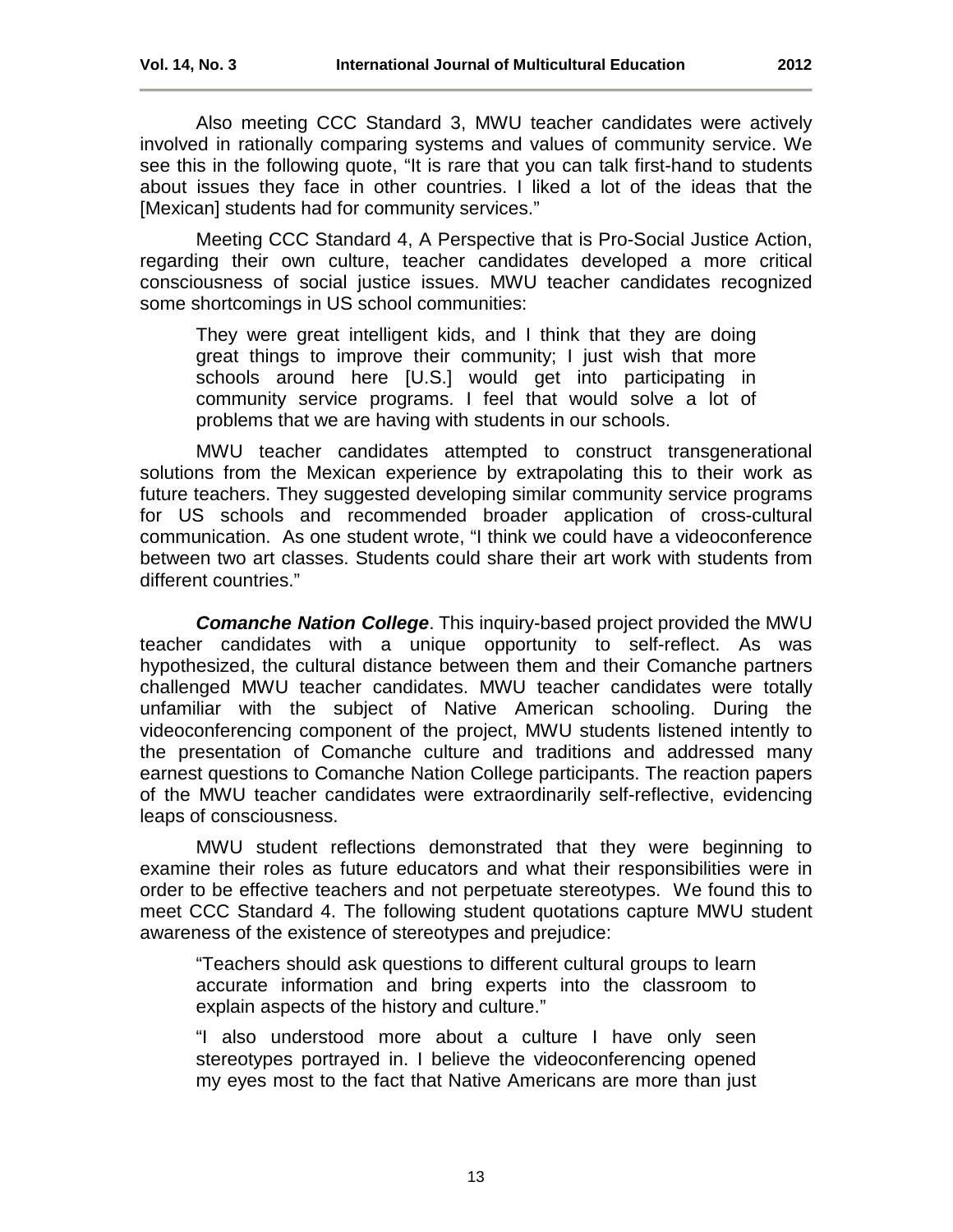the 'cowboys and Indians' stereotypes and that their traditions still live on to this day."

"Until the videoconference, I did not realize how much I don't know about the Native American culture."

"I did not have prior knowledge to, for instance, that they have different types of nurses because they use herbal and organic substances instead of the 'antibiotics' that we simply run to a doctor and have prescribed to us."

These quotes illustrate how MWU students learned a lot about their own prejudice, learning which demonstrates how they met CCC standards 1 and 2

MWU teacher candidates also recognized the impact of their knowledge gaps on their future professional careers and on the students in their classrooms. For this reason, we found such learning to meet CCC Standard 3. One student said of this, "My constant concern about presenting such information (history) is that I am somehow trivializing it. It feels somewhat shallow to try and represent a culture with such a limited understanding, and having so much misinformation already implanted in my brain."

The open dialogue between members of the Native American academic group and the MWU students brought to the forefront issues related to cultural diversity and their own place within it. Of this, students said, "It is obvious that Americans do not give much credit to Native Americans, and this area is very personal and sensitive," and "There are so many historical facts that are hidden and replaced with 'facts' that are flattering to white Americans." This demonstrated how they met CCC Standards 2 and 4, Reduced Prejudice and A Pro-Social Justice Perspective, respectively.

Many students' reflections were particularly strong in showing a pro-social justice perspective, as valued in CCC standard 4. As one student wrote:

To stand in front of a classroom and deliver a one-sided and plainly false account of things isn't acceptable for one with such responsibility as a teacher. Race matters, and as one speaker pointed out, trying to approach a classroom color blind is not the solution. The values and beliefs of the dominant culture would be the only information transmitted, which disillusions and unfairly robs students from other ethnic groups of their identity as well as education.

In our work with the students, we saw how they made connections between social justice and educational opportunities. They projected forward how they as teachers could behave in a fashion consistent with a pro-social justice stance. They said, for example:

"Teachers need to understand the history from the peoples' perspective, and be culturally sensitive."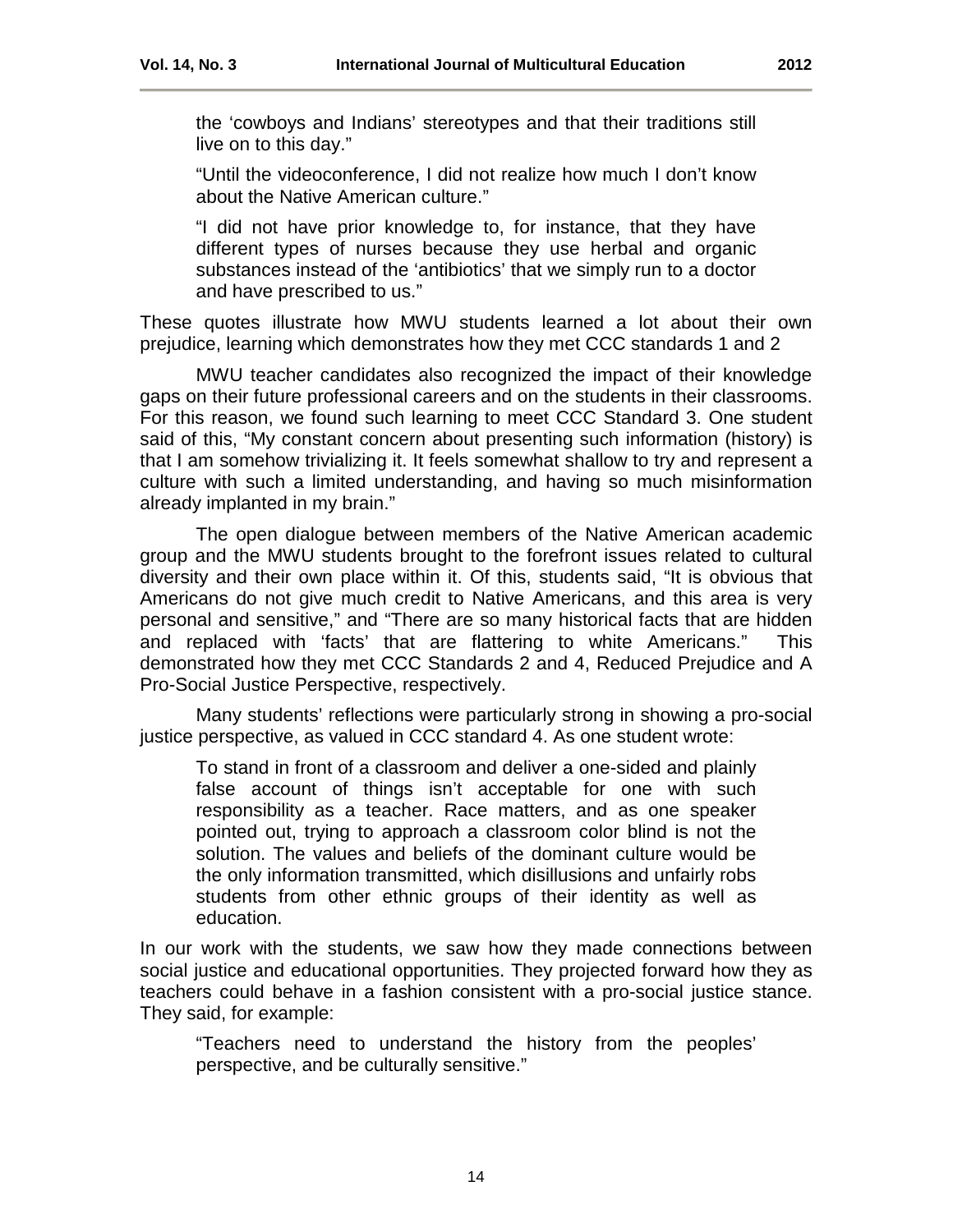"Students will want to feel free to identify with their culture while still being accepted as part of the community within the school and classroom."

"As future teachers, we should help revolutionize the teachings of Native American culture. It is about time that children start learning true facts and not how we, non-Native Americans, perceive their culture."

One student's reflection, in particular, summarizes the qualitative leap in cultural competence evidenced in most of the students' reflections: "As future teachers, it is important for us to reach out to Native American students and not act as though we are colorblind. A teacher should try to understand history from the people's perspective." This pro-social justice stance clearly illustrated CCC Standard 4.

**Summary of findings on assessment of cross-cultural competencies.**  Our findings demonstrated for us in what ways this CCCA facilitates teacher candidates' CCC development in the course of one semester (guiding question 1), in what ways it affected their desire to take CCC into their future teaching (guiding question 2), and in what ways the thematic content of the different CCCA projects variously impacted our teacher candidates' CCC development (guiding question 3). Due to the theorized interconnectedness and recursiveness of CCC development, the presentation of our summary of findings is structured according to the three projects (as per guiding question 3) but in our summary we address learning related to guiding questions 1 and 2 as well.

Instead of providing case studies or simulations, these projects brought real world cross-cultural learning experiences into the classroom. The experiential learning aspect made diversity a reality, rather than a subject for passive study, and challenged students to transform themselves, that is, to develop cross-cultural competence. Each project created the opportunity for discovery about diversity and cultural identity. The learning environment was designed in such a way that students reflected on their experience and could process personal reflections collaboratively in groups. In the written papers, the students reflected on their own experience with diversity necessitating affective as well as cognitive processing.

In the Alamo project, MWU teacher candidates acknowledged that they were discarding unnamed negative stereotypes about others. They also admitted that they had been culturally encapsulated. They spoke of multiple cultural perspectives as a preferred way of knowing. The historical research and discussion enhanced MWU teacher candidates' cognitive awareness and their affective understanding of the necessity to bring multiple perspectives into the classroom.

In the community service project, several students wanted to adopt the Mexican practice in local US schools. They learned they had held biases towards

15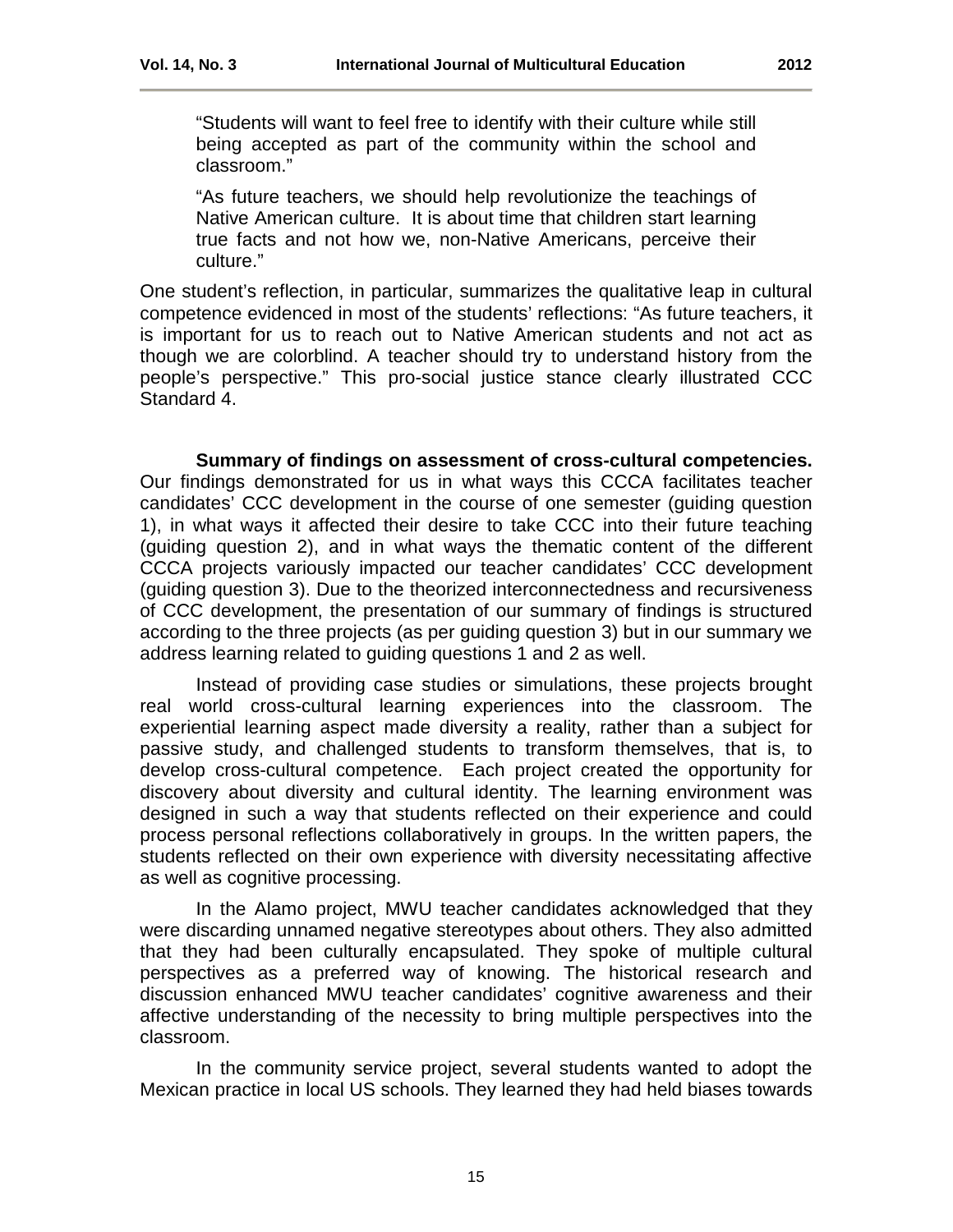Mexican schooling and felt propelled to counteract this in their work with future students by giving them authentic learning opportunities. More important was their willingness to be self critical about their school experiences, as well as their personal traits. An example of this was their admitting their own foreign language deficiency.

In the Comanche Nation project students encountered a worldview that was very unfamiliar to them. They reacted with respect and sadness that they had not previously known their countrymen and women. Due to the greater distance between the mainstream and Comanche culture, the MWU teacher candidates became aware of the complexity of providing and the necessity to provide authentic, meaningful cross-cultural learning experiences for their students.

In these carefully structured cross-cultural experiences, students were surprisingly open to revising prior knowledge and opinions and to moving through the psychological dissonance to positive constructive positions. The affective aspect of the experience may indeed be more important in the long term, as some of the students' comments suggested. Students recognized that crosscultural communication leads not only to deeper self-awareness but also leads to new perspectives that solve problems in one's own context. As Sperandio et al. (2010) posit about global education, in multicultural education it is vital that students make connections to their personal as well as professional lives, in their communities, and in the world at large.

The fact that the students could have these experiences in a classroom suggested to them that they, as teachers in the future, could also structure this kind of experience for their own students. "I think our class conversation with the Mexican school gave me insight I couldn't have obtained from a book," wrote one. Another student said:

The positive experience I had with videoconferencing opened my eyes to a new insight for future education…. I believe this will be a huge advantage for students and a great cultural and diverse experience, as it was for me. I am extremely excited to see this implemented into a classroom, and to also see where technology is headed and how it can tremendously benefit the students and broaden aspects of education.

Because of the way we, as researchers and teachers, were able to use the CCC standards to identify important aspects of our students' learning, we believe the CCC standards can be an effective framework for evaluating student work in a meaningful way. The CCC standards were instructive for us in recognizing and understanding the learning process of CCC. While we make this claim understanding that the findings do not show that the teacher candidates will, in fact, carry forward into their teacher lives the cross-cultural dispositions, knowledge, and skills they adopted during the projects, we firmly believe that an experience such as the one we created for our students increases the likelihood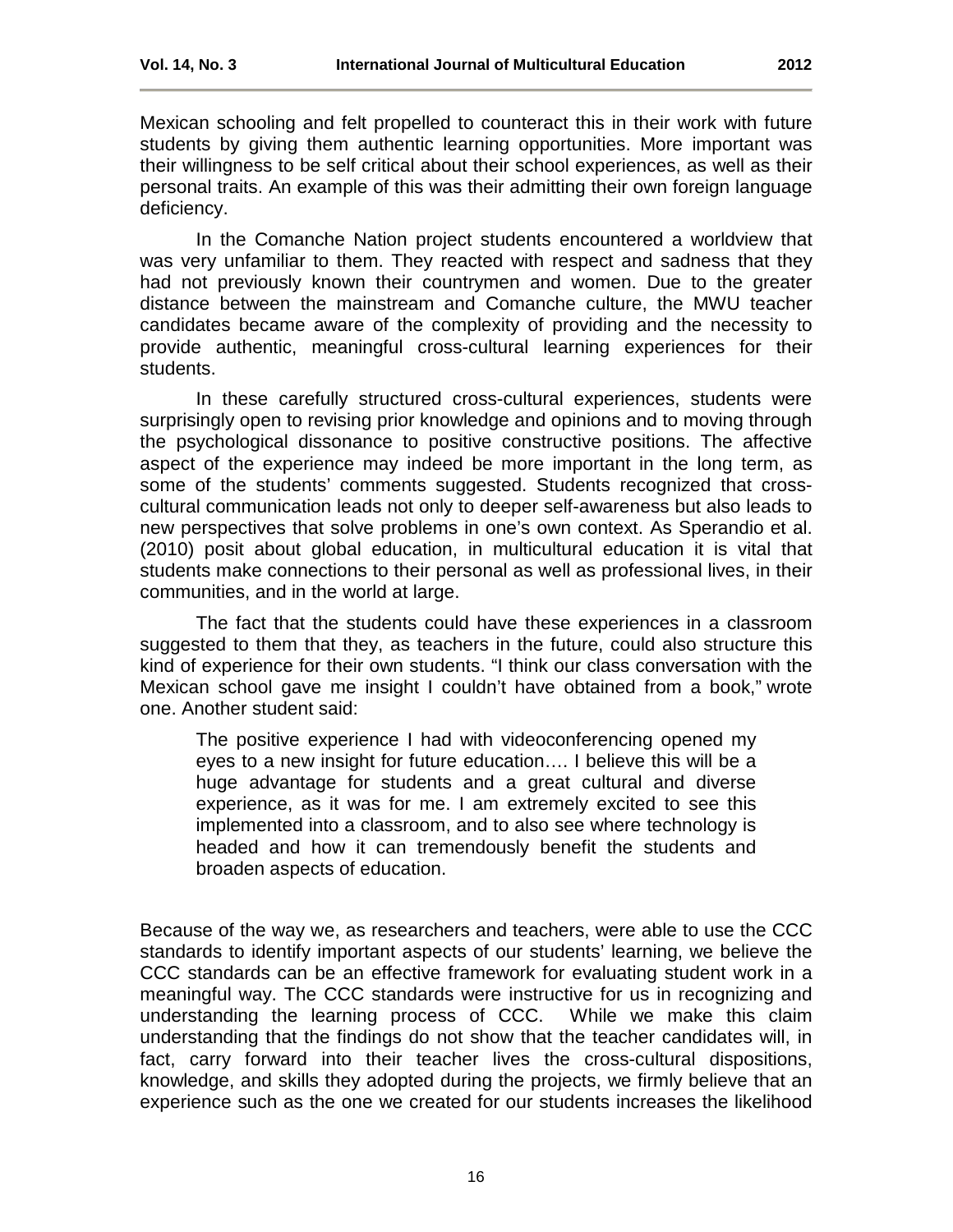that CCC becomes part of a teacher candidates' orientation to future crosscultural, multicultural, and global teaching. In light of this, we feel our findings are particularly important since acknowledgement of the need for global learning is spreading throughout school systems in the United States (Obama, 2009; Reimers, 2009).

# **Conclusion**

<span id="page-16-0"></span>Our research shows that the CCCA model is adaptable to a variety of projects and topics, which develop CCC in multicultural teacher education courses in a one-semester term. What is essential is that the experiences be purposeful in engaging students in projects based on the CCC standards and that they must be situated in real-life encounters. This study also shows that the standards offer an effective evaluation framework. Additionally, our findings imply that the more distant a cross-cultural experience (see the Comanche Nation project) and the more emotionally loaded a theme (the Alamo project), the more impact there will be in the affective aspects of the standards.

We recommend that teacher education programs incorporate, at minimum, online, synchronous video experiences in a variety of teacher education courses and that these be repeated several times over the course of a degree program. Any teacher education course, be it an intervention specialist or science methods course, can incorporate a discussion with individuals from dissimilar backgrounds about relevant topics in projects designed on the basis of the four CCC standards.

We identified two areas where further research would enhance effective CCC development projects. More action research is needed to ascertain what scaffolding in CCC project design is effective in enhancing flexibility in encounters with others. At the outset we presumed that our culturally encapsulated students would be less than willing to be open to others. Yet, in our study MWU teacher candidates surprised us with the level of willingness to be positive about the differences they encountered in their communication with the other. Further research is also needed to determine developmental steps within the CCC standards in order to construct an evaluatory rubric for teachers' use. Long-term research studies will be needed to follow teacher candidates into several years of their teaching lives to trace the effects on students' crosscultural disposition of cross-culturally trained teachers. In addition, these would have to be carefully modeled studies to properly account for intervening and interacting factors.

As mentioned above, we cannot state that our teacher candidates will, in fact, carry forward into their teacher lives their cross-cultural dispositions, knowledge, and skills and become the change agents for multicultural social justice that they claimed to want to be during the projects (see also Laughling & Nganga, 2008). This takes more coordinated work and research with our other teacher education partners. For example, teacher candidates have to be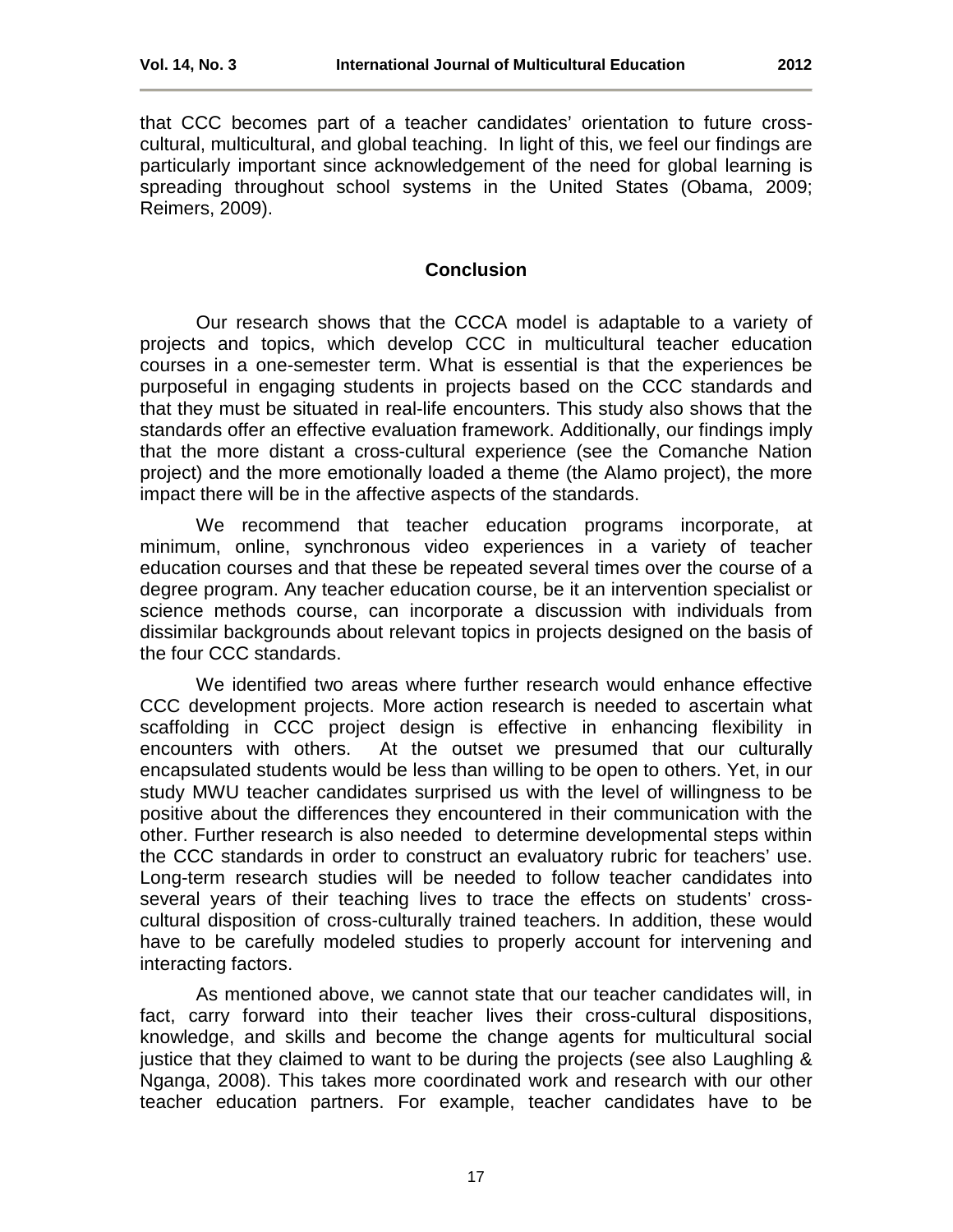# **Notes**

- <span id="page-17-2"></span><span id="page-17-0"></span>1. IRB approval was obtained for the study including informed consent from the participants, stating that students were not required to participate in the study as part of earning their grade for the course.
- <span id="page-17-3"></span>2. In the counseling field, for example, Sue, Arredondo, and McDavis (1992) addressed cross-cultural issues early, emphasizing that engaging with other*s,* not merely learning about them, is at the core of successful counseling.
- <span id="page-17-4"></span>3. The lack of sufficient broadband access on the part of international or most K-12 schooling partners limited video contact.

# **Acknowledgements**

The authors would like to acknowledge the support of the Kent State University College of Education, Health and Human Services, and the Research Fellowship grant from the Kent State University Research Center for Educational Technology. Our gratitude goes to Mayagul Satlykgylyjova for editing assistance.

# **References**

- <span id="page-17-1"></span>American Council on Education. (2006). *Handbook for advancing comprehensive internationalization.* Washington, DC: ACE.
- Association of American Colleges and Universities. (1999). *Liberal education and global citizenship: The arts of democracy.* Washington, DC: Association of American Colleges and Universities.
- Allport, G. (1954,1979). *The nature of prejudice*. Cambridge, MA: Addison Wesley.
- Banks, J.A. (1988). *Multiethnic education: Theory and practice* (2<sup>nd</sup> ed.). Boston: Allyn and Bacon.
- Banks, J.A. (2004). Introduction: Democratic citizenship education in multicultural societies. In J. A. Banks (Ed.), *Diversity and citizenship education: Global perspectives* (pp. 3-15). San Francisco, CA: Jossey-Bass.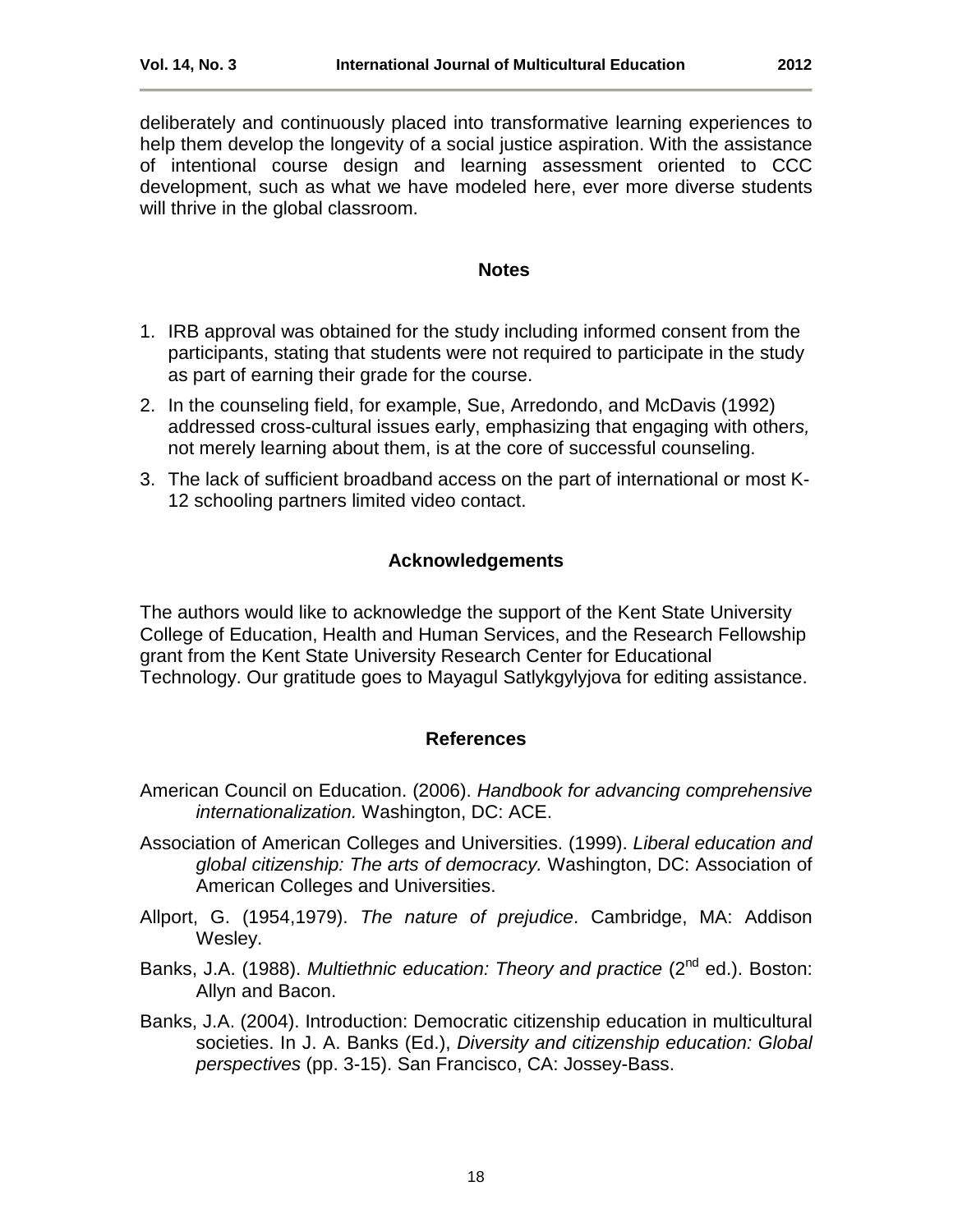- Barone, T., & Eisner, E. (2006). Arts-based educational research. In G. C. Green & P. Elmore (Eds.), *Complementary methods in research in education* (pp. 95-109). Mahwah, NJ: Lawrence Erlbaum Associates.
- Bennet, C. I. (1999). *Comprehensive multicultural education*. Boston, MA: Allyn and Bacon.
- Bennett, M. J. (1993). Towards ethno-relativism: A developmental model of intercultural sensitivity. In R. M. Paige (Ed.), *Education for the intercultural experience* (pp. 21-71). Yarmouth, ME: Intercultural Press.
- Bennett, M. J. (2009). Defining measuring and facilitating intercultural learning: A conceptual introduction to the intercultural education double supplement. *Intercultural Education, 20(* S1), 1-13. doi: 10.1080/14675980903370763
- Bennett, J. M., & Bennett, M. J. (2004). Developing intercultural sensitivity, an integrative approach to global and domestic diversity. In D. Landis (Ed.), *Handbook of intercultural training* (pp.147-165). Beverly Hills, CA: Sage Publications.
- Braskamp, L. B., Braskamp, D. C., & Merrill, K. C. (2010). *Global perspectives inventory (GPI): Its purpose, construction, potential uses, and psychometric characteristics*. Chicago, IL: Global Perspective Institute.
- Brislin, R. W., Cushner, K., Cherrie, C., & Yong, M. (1986). *Intercultural interactions: A practical guide*. Beverly Hills, CA: Sage Publications.
- Burbules, N. C. (2000). Does the internet constitute a global educational community? In R. Arnove & C.A. Torres (Eds.), *Globalization and education: Critical perspectives* (pp. 323-357). New York, NY: Routledge.
- Burbules, N. C., & Rice. S. (2000). Dialogue across differences: Continuing the conversation. In E. M. Duarte & S. Smith (Eds.), *Foundational perspectives in multicultural education* (pp. 247-273). New York, NY: Longman.
- Casteel, J. D. (1976). *Cross-cultural models of teaching.* Gainesville, FL: University of Florida Press.
- Cross, W. E., Strauss, L., & Fhagen-Smith, P. (1999). African American identity development across the life span: Educational implications*.* In R. H. Sheets & E. R. Hollins (Eds.), *Racial and ethnic identity in school practices: Aspects of human development* (pp. 29-47). Mahwah, NJ: Erlbaum.
- Cushner, K., & Brennan, S. (Eds.) (2007). *Intercultural student teaching: A bridge to global competence.* Lanham, MD: Rowman & Littleton Education.
- Delpit, L. D. (1988). The silenced dialogue: Power and pedagogy in educating other people's children. *Harvard Educational Review, 58*(3), 280-298.
- Derman-Sparks, L., & Brunson Phillips, C. B. (1997). *Teaching/learning antiracism: A developmental approach*. New York, NY: Teachers College Press.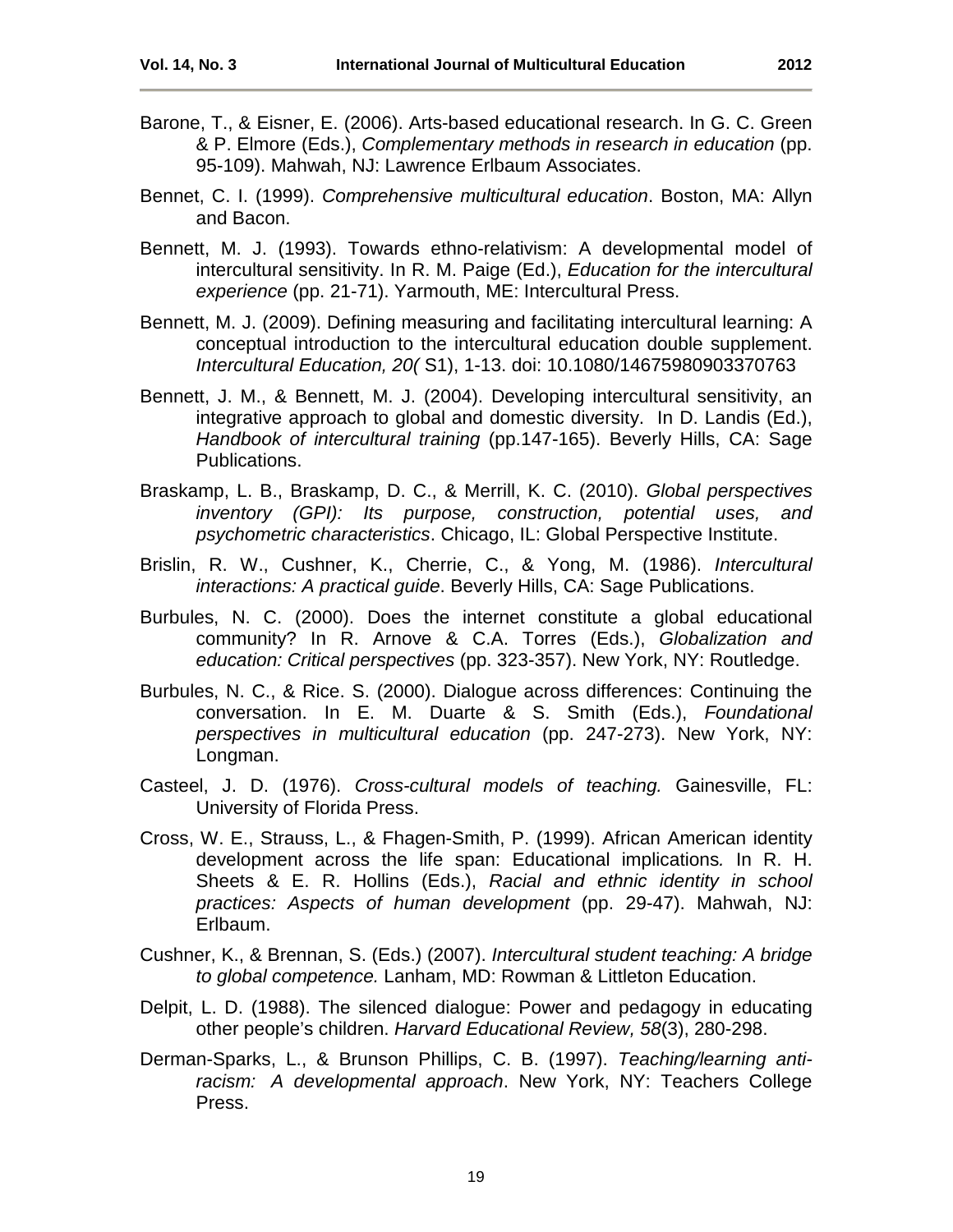- Diller, J., & Moule, J. (2005). *Cultural competence: A primer for educators*. Belmont, CA: Thomson Wadsworth.
- Fiske, S., & Taylor, S. (1992). *Social cognition*. New York, NY: McGraw-Hill.
- Fulton, K., & Riel, M. (1999). Professional development through learning communities. *EDUTOPIA Online*. Retrieved from<http://glef.org/>
- Gay, G. (2000). *Culturally responsive teaching: Theory, research, and practice.* New York, NY: Teachers College Press.
- Gay, G. (2001). Curriculum theory and multicultural education. In J. A. Banks & C. A. McGee Banks (Eds.), *Handbook of research on multicultural education* (pp. 25-43). San Francisco, CA: Jossey-Bass Publishers.
- Gudykunst, W. H. B., & Kim, Y. Y. (1984). *Communication with strangers: An approach to cross-cultural communication*. Reading, MA: Addison-Wesley.
- Hanvey, R. (1976). An attainable global perspective. The American Forum for Global Education. Retrieved from http://www.globaled.org/an att glob [persp\\_04\\_11\\_29.pdf](http://www.globaled.org/an_att_glob_%20persp_04_11_29.pdf)
- Harris, J. (2000). Structuring internet-enriched learning spaces for understanding and action. *Learning and Leading with Technology, 28*(4). Retrieved from [http:///www.iste.org/](http://www.iste.org/)
- Helms, J. E. (1997). Toward a model of white racial identity development. In D. Arnold & J. E. King (Eds.), *College student development and academic life: Psychological, intellectual, social and moral issues* (pp.49-66). New York, NY: Garland Publishing.
- Hollins, E. R. (1999). Relating ethnic and racial identity development to teaching. In R. H. Sheets & E. R. Hollins (Eds.), *Racial and ethnic identity in school practices: Aspects of human development* (pp.183-194). Mahwah, NJ: Erlbaum.
- Jackson, A. (2009). Global competence: The knowledge and skills our students need. In *Asia Society*. Retrieved from [http://asiasociety.org/education/](http://asiasociety.org/education/%20partnership-global-learning/making-case/global-competence-prepare-youth-engage-world)  [partnership-global-learning/making-case/global-competence-prepare](http://asiasociety.org/education/%20partnership-global-learning/making-case/global-competence-prepare-youth-engage-world)[youth-engage-world](http://asiasociety.org/education/%20partnership-global-learning/making-case/global-competence-prepare-youth-engage-world)
- Jonassen, D. H. (2000). *Computers as mindtools in schools: Engaging critical thinking.* Upper Saddle River, NJ: Merrill/Prentice Hall.
- Jonassen, D. H., Hjowland, J., Moore, J., & Marra, R. M. (2003). *Learning to solve problems with technology, a constructivist perspective* (2nd ed). Upper Saddle River, NJ: Merrill Prentice Hall.
- Kelley, C., & Meyers, J. (1987, 1989, 1992, 1995). *Cross-cultural adaptability inventory manual*. Minneapolis, MN: Yarmouth, ME: Intercultural Press and Pearson Reid London House.
- Laughlin, P., & Nganga, L. (2008). Interdisciplinary ways of knowing: A collaborative teacher education project for culturally responsive pedagogy

20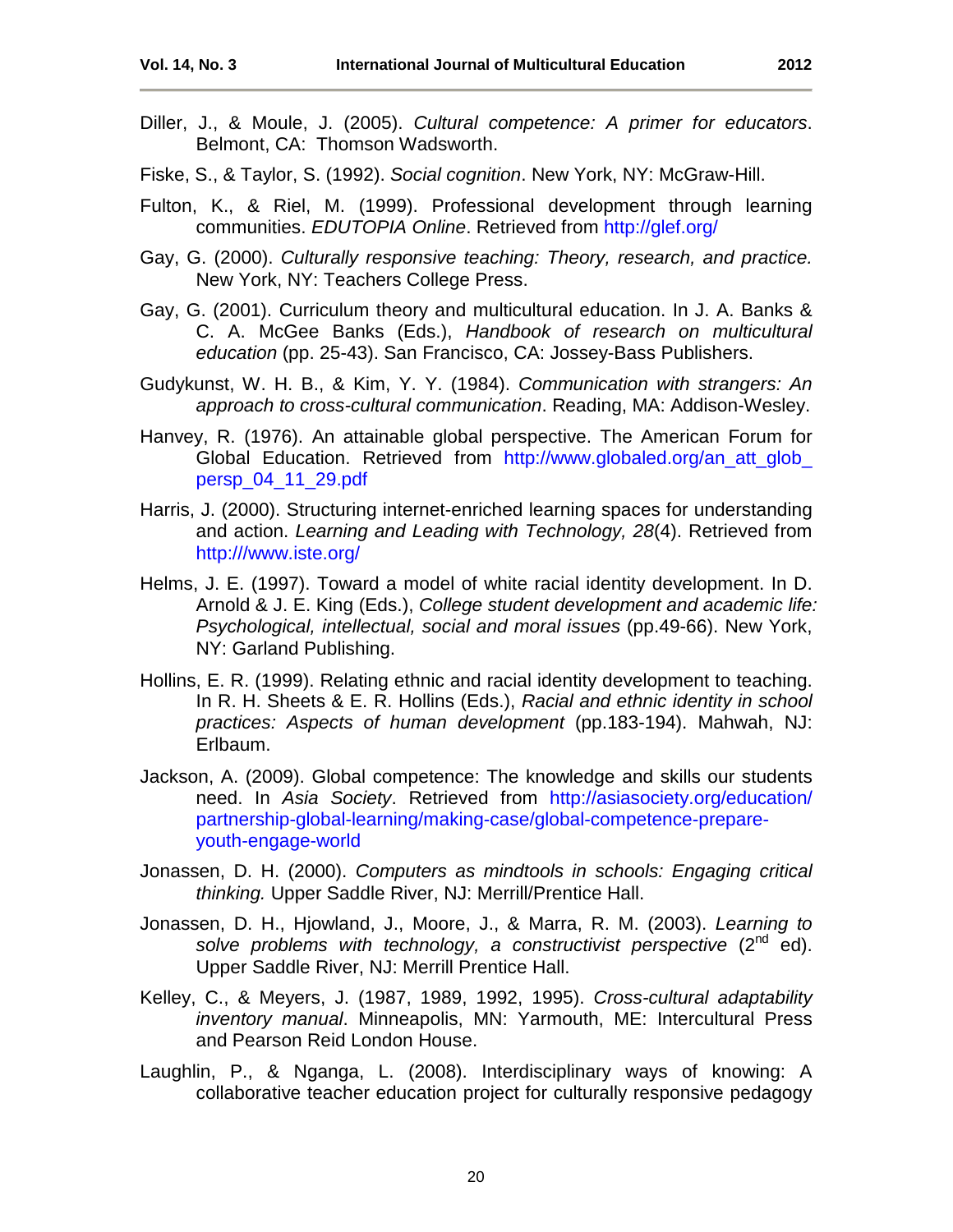in rural white America. *Spaces for Difference: An Interdisciplinary Journal, 1*(2). Retrieved from<http://escholarship.ucop.edu/uc/item/6t08f2m4>

- Ladson-Billings, G. (1995). But that's just good teaching! The case for culturally relevant pedagogy. *Theory into Practice, 34*(3), 159–165.
- Mansilla, V.B., & Jackson, A. (2011). Educating for global competence: Preparing our youth to engage the world. *Council of Chief State School Officers' EdSteps Initiative & Asia Society Partnership for Global Learning.* Retrieved from [http://www.ccsso.org/Resources/Publications/Educating\\_](http://www.ccsso.org/Resources/Publications/Educating_%20for_Global_Competence.html)  [for\\_Global\\_Competence.html](http://www.ccsso.org/Resources/Publications/Educating_%20for_Global_Competence.html)
- Merrifield, M., Lo, J., Sum, P., & Kasai M. (2008). Worldmindedness: Taking off the blinders. *Journal of Curriculum and Instruction, 2*(1). Retrieved from <http://www.joci.ecu.edu/index.php/JoCI/article/viewFile/9/12>
- Merrifield, M. (2005). Educating teachers for a global age. Presentation at the Ohio Regional NAME conference. Retrieved from [http://teachglobaled.net](http://teachglobaled.net/)
- Merrifield, M. (2001). Pedagogy for global perspectives in education. In P. O'Meara, H. Mehlinger, & R.M. Newman (Eds.), *Changing perspectives on international education* (pp. 309-30). Bloomington, IN: Indiana University Press.
- Nieto, S. (2000). *Affirming diversity: The sociopolitical context of multicultural education* (3rd ed). New York, NY: Longman.
- Newman, F. M., & Wehlage, G. G. (1993). Five standards of authentic instruction*. Educational Leadership, 50*(7), 8-12.
- Obama, B. (2009). President Obama calls for American education system to align with global economy. *Pennsylvania Crier.* Retrieved from [http://www.pennsylvaniacrier.com/filemgmt\\_data/files/President%20Obam](http://www.pennsylvaniacrier.com/filemgmt_data/files/President%20Obama%20Calls%20for%20American%20Education%20System%20to%20Align%20with%20Global%20Economy.pdf) [a%20Calls%20for%20American%20Education%20System%20to%20Alig](http://www.pennsylvaniacrier.com/filemgmt_data/files/President%20Obama%20Calls%20for%20American%20Education%20System%20to%20Align%20with%20Global%20Economy.pdf) [n%20with%20Global%20Economy.pdf](http://www.pennsylvaniacrier.com/filemgmt_data/files/President%20Obama%20Calls%20for%20American%20Education%20System%20to%20Align%20with%20Global%20Economy.pdf)
- Ponterotto, J. G., & Pederson, P. B. (1993). *Preventive prejudice: A guide for counselors and educators*. Newbury Park, CA: Sage.
- Phinney, J. S. (1992). The multigroup ethnic identity measure: A new scale for use with diverse groups. *Journal of Adolescent Research, 7*, 156–176. doi: 10.1177/074355489272003
- Reimers, F. (January, 2009). Global competency is imperative for global success. *Chronicle of Higher Education, 55*(21), A29. Retrieved from <http://chronicle.com/article/Global-Competency-Is/9742>
- Scarboro, D. (2012). Interview in Clydesdale, H. Global Vision: Education aligns to a new world order. *Asia Society.* Retrieved from [http://asiasociety.org/](http://asiasociety.org/%20education/chinese-language-initiatives/global-vision-education-aligns-new-world-order)  [education/chinese-language-initiatives/global-vision-education-aligns-new](http://asiasociety.org/%20education/chinese-language-initiatives/global-vision-education-aligns-new-world-order)[world-order](http://asiasociety.org/%20education/chinese-language-initiatives/global-vision-education-aligns-new-world-order)
- Scardamalia, M., Bereiter, C., & Lamon, D. (1994). The CSILE Project: Trying to bring the classroom into the world. In K. McGilly (Ed.), *Classroom lessons:*